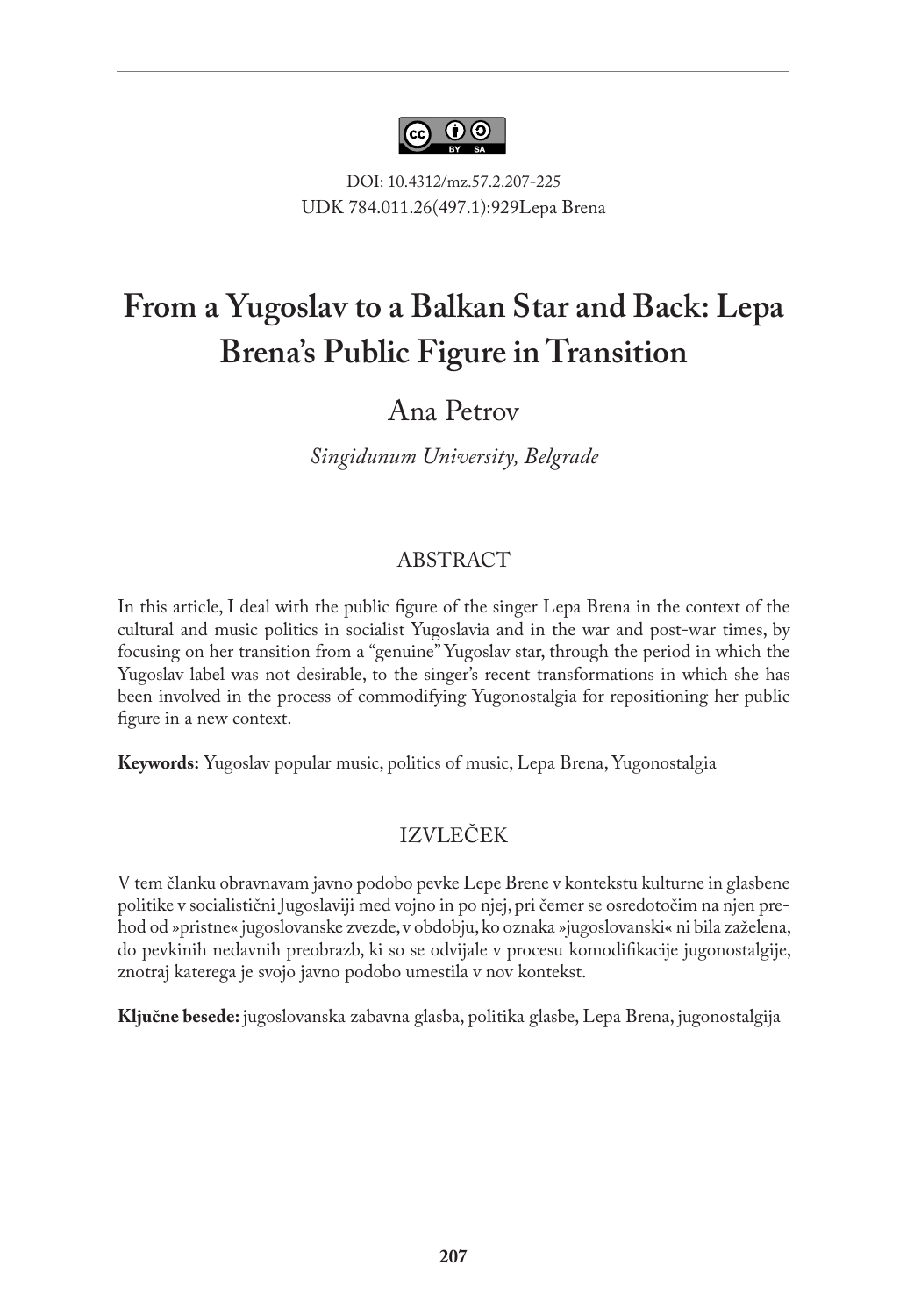### **Introduction**

In this article I deal with a singer who is recognized as one of the legends of Yugoslav and post-Yugoslav popular culture – Lepa Brena (the Beautiful Brena). Her political potential has been constructed in the Yugoslav and post-Yugoslav public sphere on the basis of her national and social background and her official labeling, firstly as a typical Yugoslav star and symbol of the socialist era, and secondly as a Balkan star. In order to identify the contextual framework for the interpretation of her public figure as a relevant part of the current cultural scene in the post-Yugoslav spaces, it is essential to point out the political and affective potential of Yugoslav popular music after the dissolution of Yugoslavia and Brena's position in this context.1

As discussed elsewhere, various practises of Yugoslav folk music did not disappear after the dissolution of socialist Yugoslavia in the 1990s. Rather, music has become a means of redefining borders in the post-Yugoslav context.2 It could trigger new discussions about the contested past or a place for consolidation and new beginnings, both in concert venues and in virtual spaces such as forums, social media, and the like. After the Yugoslav wars, listening to Yugoslav popular music was understood as a choice charged with political meaning, a symptom of Yugonostalgia, and a statement in the context of nationalist discourses in post-Yugoslav states. Even though the music market has been redefined and reshaped after the wars, it can still be a platform where the political and affective potential of Yugoslav music, as well as Yugoslav music stars, can provoke emotional reactions from the audience and a specific (pro- or contra-Yugoslav) reception from the public. It is often concluded that although Yugoslavia has ceased to exist and is often labelled as "departed"3 and "late",4 popular culture is seen as its cultural heritage and as something that is still somehow "alive". Moreover, Yugoslav popular music shows that the continuity of Yugoslav popular cultures and markets is still relevant. Thus, certain personalities, groups, and even songs remained powerful Yugoslav symbols even after the country's dissolution.

<sup>1</sup> Yugoslav musical market was divided between pop, rock and roll, and folk music industries, including divergent centres, institutions and recording companies accordingly. Even though there were several different currents in the Yugoslav music scene, and many genres developed during Yugoslav era, by the term "Yugoslav popular music" I here simply refer to the music practices that were popular in the socialist Yugoslavia and are today commonly associated with that country.

<sup>2</sup> See, for instance, Catherine Baker, *Sounds of the Borderland: Popular Music, War and Nationalism in Croatia Since 1991* (Farnham and Burlington: Ashgate, 2010); Ana Hofman, *Glasba, Politika, Afekt: Novo življenje partizanskih pesmi v Sloveniji* (Ljubljana: Založba ZRC, 2015); Ana Petrov, *Jugoslovenska muzika bez Jugoslavije: Koncerti kao mesta sećanja* (Beograd: Fakultet za medije i komunikacije, 2016).

<sup>3</sup> Ante Perković, *Sedma republika: Pop kultura u Yu raspadu* (Beograd and Zagreb: Službeni glasnik and Novi liber, 2011).

<sup>4</sup> Mitja Velikonja, "Povratak otpisanih: Emancipatorski potencijali jugonostalgije," in *Zid je mrtav, živeli zidovi: Pad Berlinskog zida i raspad Jugoslavije*, ed. Ivan Čolović (Beograd: XX. vek, 2015), 366–398.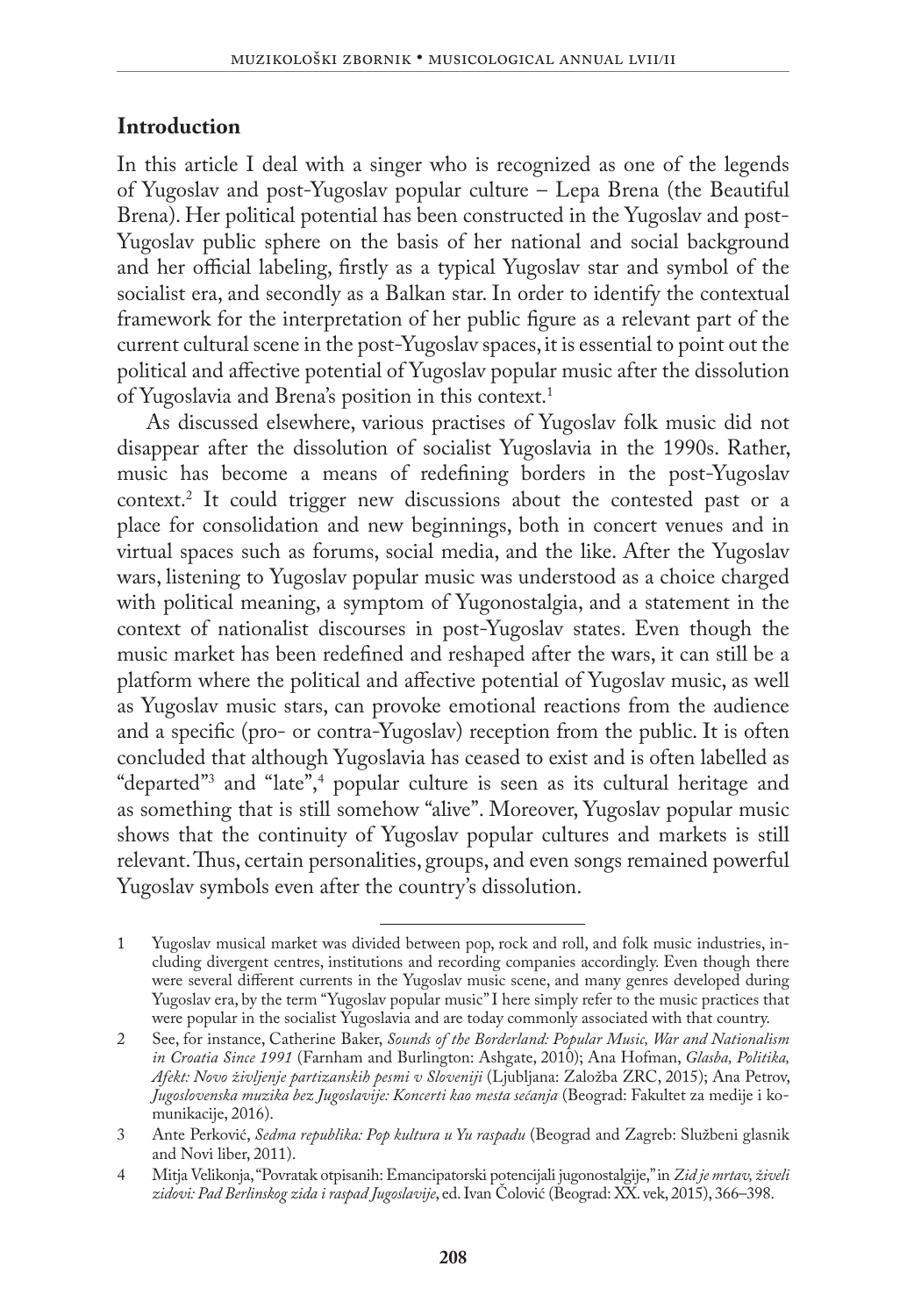It is from the perspective described above that the discussion of problematic and unproblematic figures should be conducted, including that relating to the public figure of Brena, which has recently undergone a transformation that has provoked new reactions. As is common knowledge, she was born in Bosnia and Herzegovina. Her repertoire is based on so-called newly composed folk music,5 and she also sang songs related to Yugoslavia. Public figures from the Yugoslav era have changed since the dissolution of the country in which they made their careers. Some of them take advantage of the fact that Yugoslav popular culture can still be an important element for success in post-Yugoslav markets. Others, however, saw the Yugoslav element as a potential threat to their reputation. Brena went through both of the aforementioned scenarios and initially tried to distance herself from the Yugoslav past. At a time when Yugonostalgia has become one of the trends in post-Yugoslav popular culture, she decided to reposition herself in a new context.

The disintegration of Yugoslavia affected the entire music market, which disintegrated and created a tension between newly formed national musical identities created through the prism of "otherness" – the prism discursively manifested in the division between "us" and "them".6 In the 1990s, musical practices in the divided post-Yugoslav territories were shaped by numerous political measures. Certain genres were associated with official nationalist politics, while others were commonly regarded as supposedly neutral. Moreover, some of the musical activities of artists who came to Serbia (and vice versa) from war-affected areas (Croatia and Bosnia and Herzegovina) were sometimes seen as provocative, potentially making the concerts risky events. However, the music practices eventually blurred the newly created "borders" between national music practices and markets and became a means to cross them.7 It is also important to point out that certain musicians were implicated in different media politics after the disintegration of Yugoslavia due to their ethnicity, place of origin or family affiliation, spoken dialect and the like.<sup>8</sup>

8 Catherine Baker, "The Afterlife of Neda Ukraden: Negotiating Space and Memory through Popular Music after the Fall of Yugoslavia, 1990–2008," in *Music, Politics and Violence*, eds. Susan Fast and Kip Pegley (Middletown, CT: Wesleyan University Press, 2012), 60–82.

<sup>5</sup> Newly composed folk music is a commercial music genre that emerged in the mid-1960s. It was rooted in Yugoslavia's folk music and was developed into a commercially successful genre in the 1970s, while retaining its grassroots, working-class associations with *kafana* (tavern) entertainment. It began to dominate Yugoslav music market in the 1980s. As Nenić points out, the *novokomponovana* (meaning "newly composed") label was commonly used pejoratively by urban audiences, who sought to distinguish their aspirational middle-class values constructed around *zabavna* – pop and rock music – from the negatively referenced peasant (*seljačko*) connotations frequently ascribed to *novokomponovana* music audiences. Iva Nenić, "'My Yuga, My Dearest Flower': The Yugoslav Legacy of Newly Composed Yugoslav Music Revisited," in *Made in Yugoslavia: Studies in Yugoslav Music*, eds. Danijela Š. Beard and Ljerka V. Rasmussen (London: Routledge, 2020), 133.

<sup>6</sup> Baker, *Sounds of the Borderland*, 175.

<sup>7</sup> Ana Petrov, "The Songs We Love to Sing and the History We Like to Remember: Tereza Kesovija's Come Back in Serbia," *Southeastern Europe* 39, no. 2 (2015): 192–214.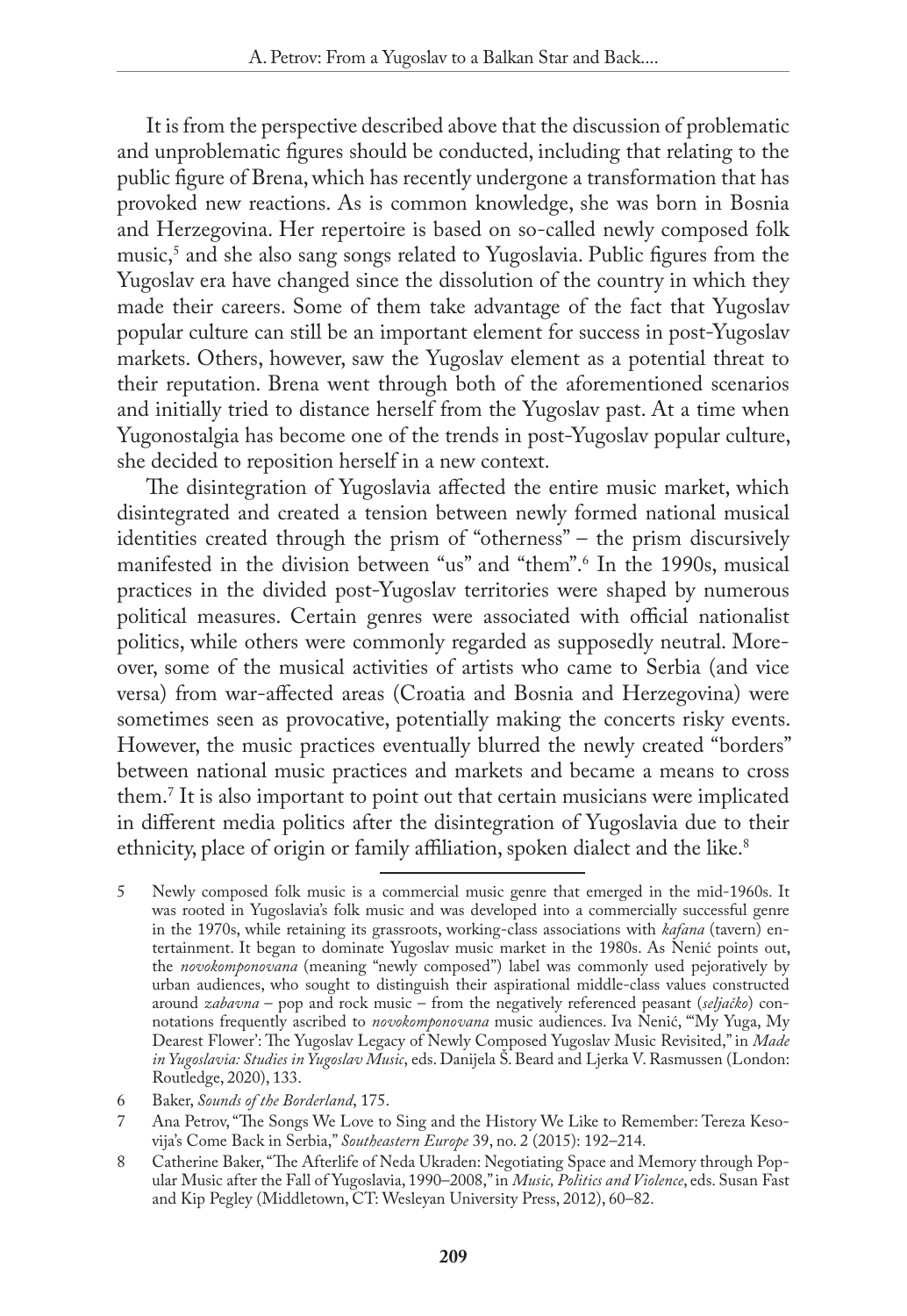All these are essential elements to position Lepa Brena's public figure in the context of cultural and musical politics in socialist Yugoslavia and in the war and post-war period. The issue of Lepa Brena has hardly been discussed in scholarship (partly due to a rather negative labelling of the genre she represents). I will point to how her public figure can be problematized in the Yugoslav and especially in the post-Yugoslav context. In particular, I will focus on her transition from a genuine Yugoslav star, through the period when the Yugoslav label was undesirable, to the singer's recent changes, involving her in the process of commercialising Yugonostalgia in order to reposition her public figure in a new context.

Keeping in mind the mentioned, the article will entail the following problematic sections: constructing Yugoslav diva, neutralising traces of Yugoslavia, and repackaging the residuals of Yugoslavia. The analysis focuses on the publicly available testimonials on and by Lepa Brena that seem to be crucial for the discursive construction of her figure in the public spheres of Yugoslav and post-Yugoslav cultures. Furthermore, when necessary, the analyses of the songs and their receptions are also included.

#### **Constructing Yugoslav Diva**

In order to understand the position of her public figure in Yugoslav and post-Yugoslav cultural politics, it is necessary to contextualise the singer against the background of Yugoslav history.

Fahreta Živojinović (*b*Jahić, 1960), known by her stage name Lepa Brena, grew up in Brčko, Bosnia and Herzegovina, and has lived in Belgrade, Serbia, where she began her career, since the 1980s. Brena began singing with a band called Lira Show (later Slatki greh, meaning the Sweet Sin) in 1980, and soon after she and Slatki Greh recorded their first studio album *Čačak, Čačak* (1982). This was the beginning of the period in which she became arguably the most famous singer in the former Yugoslavia. A number of factors accelerated her almost immediate success and fame. Firstly, in the same year that the first album was released, Lepa Brena and her band appeared in the film *Tesna koža* (literally *Tight Skin*, i.e. *Jumped out of Skin*), which soon became one of the most popular Yugoslav films. Secondly, in 1983 they won the Yugoslav selection for the Eurovision Song Contest with the song *Sitnije, Cile, sitnije*,<sup>9</sup> which was very controversial as it belonged to the aforementioned genre of newly composed folk music, which was highly unusual for a pop contest. Thus, in the first years of her career, Lepa Brena became both highly popular and highly controversial due to her performances, the genre she contributed to, and the quick and colossal success she achieved.

<sup>9</sup> The title is a wordplay combining the Italian word for Yes (si) and the name of the guy (Cile). The first verse opens with "Si, Cile, si".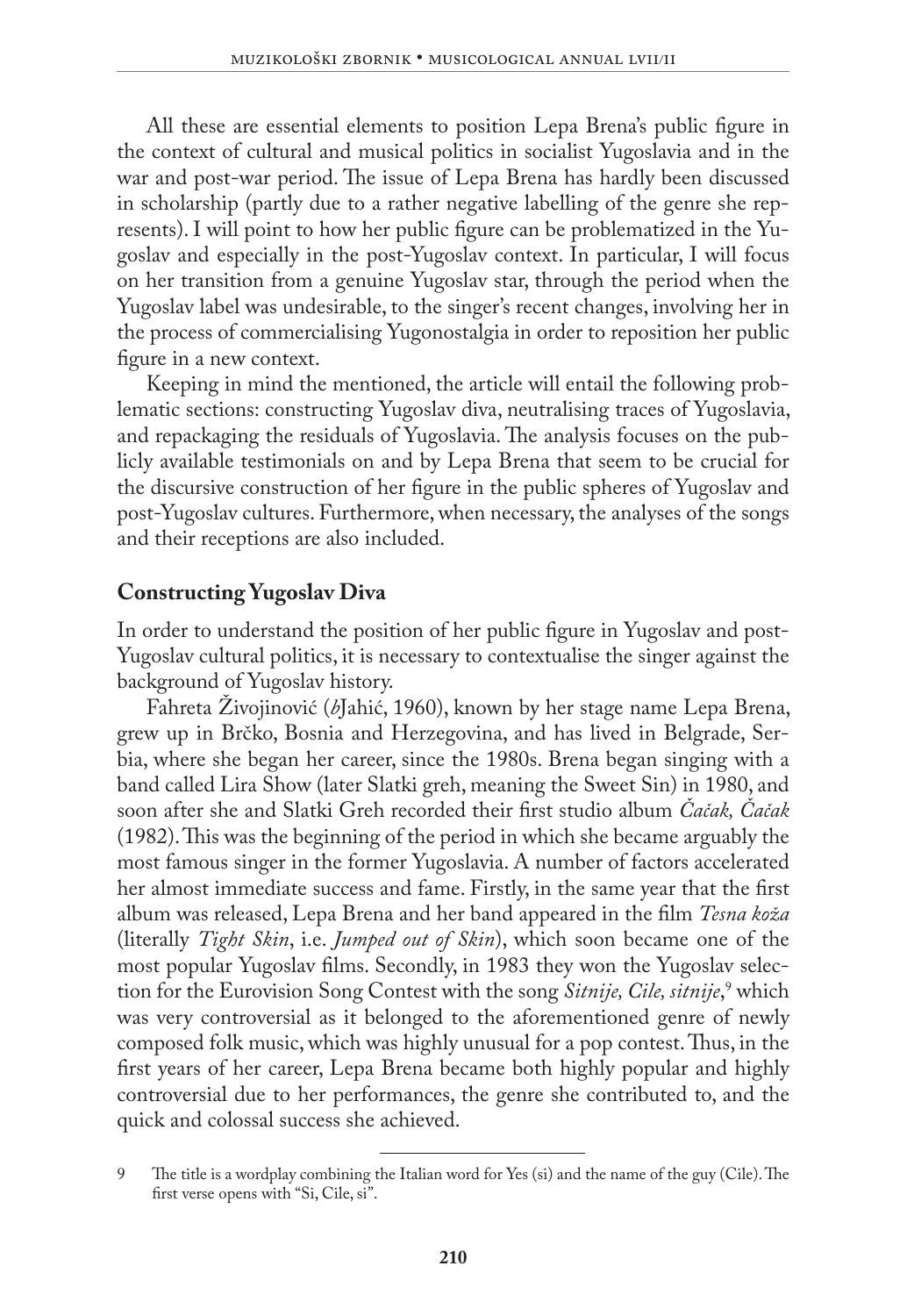In the mid-1980s, Brena recorded the song *Živela Jugoslavija* (*Long Live Yugoslavia*), together with another popular folk singer Miroslav Ilić. This was the time when she was perceived as a true Yugoslav star due to her success and widely popular (albeit controversial) genre. Moreover, the song reflected Brena's political stance on Yugoslav unity, which she would represent in the years to come. In the 1980s, it was not uncommon to sing songs about Yugoslavia, but combined with Brena's captivating performances and enormous popularity, she soon became one of the most popular public figures in Yugoslavia, a musician with the highest sales figures, and a figure considered a true Yugoslav star, representing the realisation of the idea of constructing a typical Yugoslav pop figure that would be widely accepted and an equivalent to top Westernoriented star musicians. In the following years, she recorded three films. The Brena Barbie doll was manufactured. She held several records for the number of concerts. She was also a great success in other socialist countries, such as Bulgaria and Romania.10

In view of what has been said, it is important to point out two aspects of the phenomenon of Lepa Brena. Why was she a typical Yugoslav figure, and why can it be argued that the phenomenon was contrived? The singer attracted so much interest not only because she brought certain innovations to the Yugoslav music scene, but also because her activities coincided with arguably the most fascinating period in Yugoslav history: the peak of Yugoslav cultural production in the 1980s, the dissolution of Yugoslavia in the 1990s, and its afterlife in the 2000s. This allowed her (and many other public figures from the Yugoslav era) to achieve even greater symbolic potential than they might have had under different circumstances.

One of the reasons why Brena was fascinating in Yugoslavia was that she contributed to a certain genre, which was a mixture of pop and folk. Since the demand and search for a type of music that would be recognised as a "typical" Yugoslav sound characterised the entire Yugoslav era, Yugoslav music was often changed so that each decade in the second half of the twentieth century was specific to certain trends in music policy. Thus, in the 1950s, Yugoslav popular music was generally characterised by imitations and adaptations of Western popular music genres (such as Italian *canzone*, French *chanson*, and German *Schlager*); in the 1960s, rock and roll dominated; in the 1970s, disco influenced the style and repertoire of many pop musicians, while the 1980s brought new wave currents as well as various types of blends of pop and folk sounds. Since pop and especially rock music culture was perceived as an urban phenomenon,

<sup>10</sup> Lepa Brena and Slatki Greh held more than 350 concerts yearly and would often hold two concerts in one day. They set a record by holding thirty-one concerts consecutively at Dom Sindikata, and seventeen concerts consecutively at the Sava Center. On 24 July 1990, Brena was lowered with a helicopter at Levski stadium in Sofia, Bulgaria, and held her then-most-attended concert with an audience of more than 90,000 (perhaps even 100,000) people.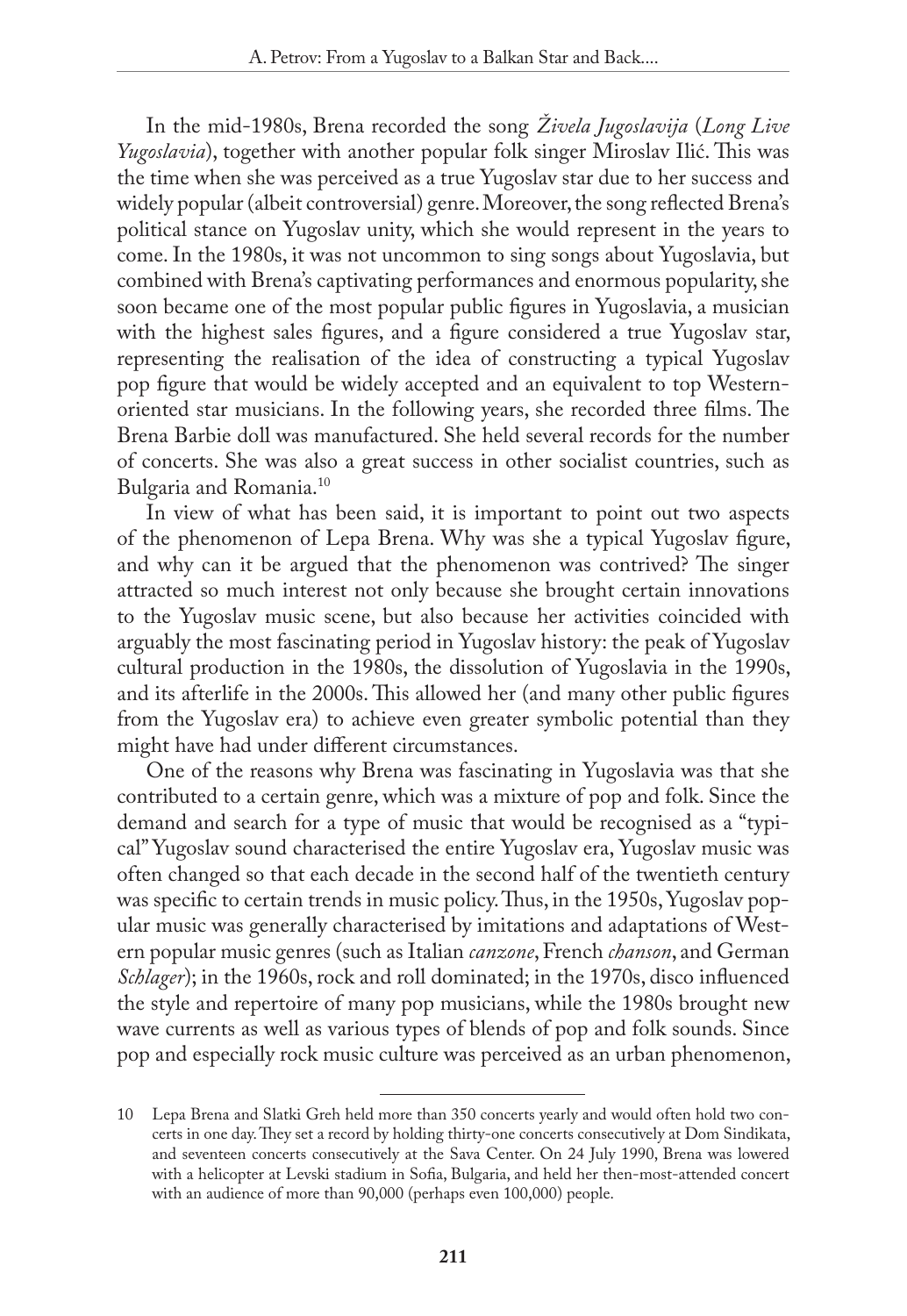while folk was associated with the rural parts of the country, the combination of folk-like melodies and pop sound combined with provocative verses and an often Western-looking outfit and performance, made Brena a unique feature in Yugoslav culture.<sup>11</sup>

As Yugoslavia underwent a profound transformation from a rural to an urban country after second World War, the entire politics of genre became a complex issue in Yugoslav music politics. At the same time, there was a dichotomy between folk music, which was considered reserved for country people, and pop and especially rock music, which was seen as a kind of "high culture." There was also a tendency to break down class barriers and create a new typically Yugoslav culture that would represent class unity. From this perspective, Brena had just the right potential to become what Yugoslav culture needed at that time – a unique combination of cultural practises that were previously considered different, but were expected to be united to be a means of overcoming class barriers that were not desired in the socialist country.

Apart from cultural and musical politics in Yugoslavia, her origins, and the specific moment she emerged in Yugoslav culture, Brena obviously contributed to a practice of using (and eventually becoming one of) explicitly Yugoslav symbols, namely recording songs about Yugoslavia and publicly professing to be Yugoslav. One of her biggest hits from the late 1980s is called *Jugoslovenka* (*Yugoslav Woman*), sung with three other singers – Danijel Popović, Vlado Kalember, and Alen Islamović. Since they were from different parts of socialist Yugoslavia and used different dialects of the official Serbo-Croatian language,<sup>12</sup> they gave the song symbolic power in multiple ways (which indeed became evident after the disintegration of Yugoslavia). Furthermore, the video for the song was shot in different parts of Yugoslavia; the verses refer to the relationship between the beauty of Yugoslavia and the woman the song is about; and Yugoslav flags were used abundantly in the song, making it one of Yugoslavia's unofficial pop anthems.<sup>13</sup>

<sup>11</sup> Another similar phenomenon on the Yugoslav scene was the case of the band Bijelo dugme ("White Button"), which also contributed to the context of mixing genres and tendencies, and also soon became one of the Yugoslav symbols, despite the fact that it also was often labelled as problematic and controversial.

<sup>12</sup> Croatian pop star Vlado Kalember, Montenegrin pop star Daniel Popović, and Bosnian Muslim rock star Alen Islamović – along with Brena herself, who was born in Bosnia and Herzegovina but lived in Belgrade, Serbia.

<sup>13</sup> In the narrative of the song, each of the three men asks Brena different questions, such as: "Where are you from, you beautiful girl? Where are you from, you unknown woman? Where do you dance so freely? What place did you steal the sunshine from? Where did you get these beautiful spring flowers? Where do you drink honey wine, love so sweetly?" Her answer is the chorus, ending with a euphoric "I am Yugoslavian" every time. On the Yugonostalgic potential of the song see, for instance, Jasmina Tumbas, "Yugonostalgia," *Art Monthly* 425 (2019), accessed February 3, 2020, [https://www.artmonthly.co.uk/magazine/site/issue/april-2019.](https://www.artmonthly.co.uk/magazine/site/issue/april-2019)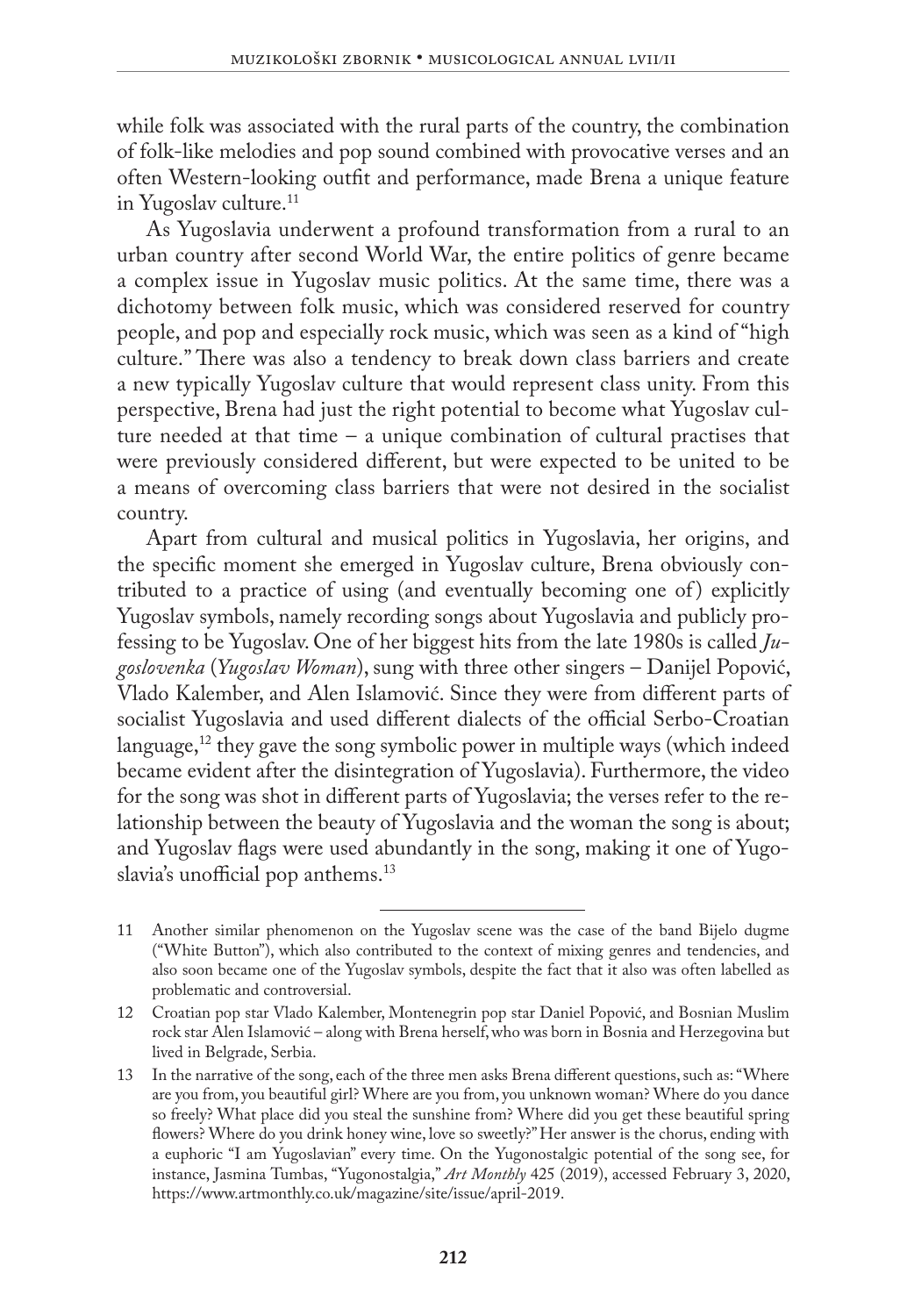To sum up, Brena's life story, the transition from lower to upper class, her origin, the genre she contributed to, and the actual socio-historical moment when she joined the Yugoslav scene made her one of the typical Yugoslav public figures. Her biography stands for the context of a typical Yugoslav story: the singer's origin from a "typical Yugoslav" family, the standard of living, the fact that she came from a Bosnian working-class family, etc. Moreover, the social context is relevant to make her a typical Yugoslav: she appeared on the Yugoslav stage at one of the most critical moments in the history of socialist Yugoslavia, such as the death of Josip Broz Tito, and at a time when a narrative about the social change that took place in the country after the second World War, namely the migration from the countryside to the cities and the urbanisation process, needed to be refreshed as the country was going through severe social and economic crises. Brena's first hit *Čačak, Čačak* is a typical example of the combination of pop and folk genres. It is often interpreted as the result of the emancipation process of the working-class.14 In the film *Nema problema* (*No Problem*), Brena's performance is presented as the choice of the workers. Because she was easily associated with different social, ethnic and cultural backgrounds, contributed to a particular genre that was both very popular and very controversial, and also publicly declared and referred to herself as a Yugoslav, Brena quickly became arguably the most popular figure of the Yugoslav era.

#### **Neutralising Traces of Yugoslavia**

As mentioned above, in scholarly contexts Lepa Brena is mainly considered in the context of the discussion of the genre to which she contributed.15 There are, however, certain analyses of her public figure in a broader cultural context. Indeed, it has been shown that her public figure is a vehicle for an "emotional continuity of the past that derives primarily from sentimental attachments to her music."16 From this perspective, Lepa Brena's public appearances have been

<sup>14</sup> In Brena's hit *Mile voli disko* (*Mile Loves Disco*, 1982): the "conventional" world of Serbian peasant Mile meeting the modern discotheque, epitomised in an effort of the Serbian folk accordion to play disco music. What used to be perceived as antagonistic counterparts in modern reality suddenly became non-contradictory in music: mixing urban and rural, contemporary and traditional. And while this music was practiced with its standard themes of love, family, homeliness, and patriotism, it was also possible to interpret it as "a product of acculturation, indicating a process of cultural impoverishment caused by the migration of rural populations to the cities." Ljerka Vidić Rasmussen, "From Source to Commodity: Newly Composed Folk Music of Yugoslavia," *Popular Music* 14, no. 2 (1995): 241. Brena's song announced the radical break with the nostalgic pathos of the homeland; the return to "rural" roots was no longer in question.

<sup>15</sup> For instance, Milena Dragičević-Šešić, *Neofolk kultura: publika i njene zvezde* (Sremski Karlovci, Novi Sad: Izdavačka knjižarnica Zorana Stojanovića, 1988).

<sup>16</sup> Ana Hofman, "Lepa Brena: Repolitization of Musical Memories on Yugoslavia," *Glasnik Etnografskog instituta SANU*, 60, no.1 (2012): 22.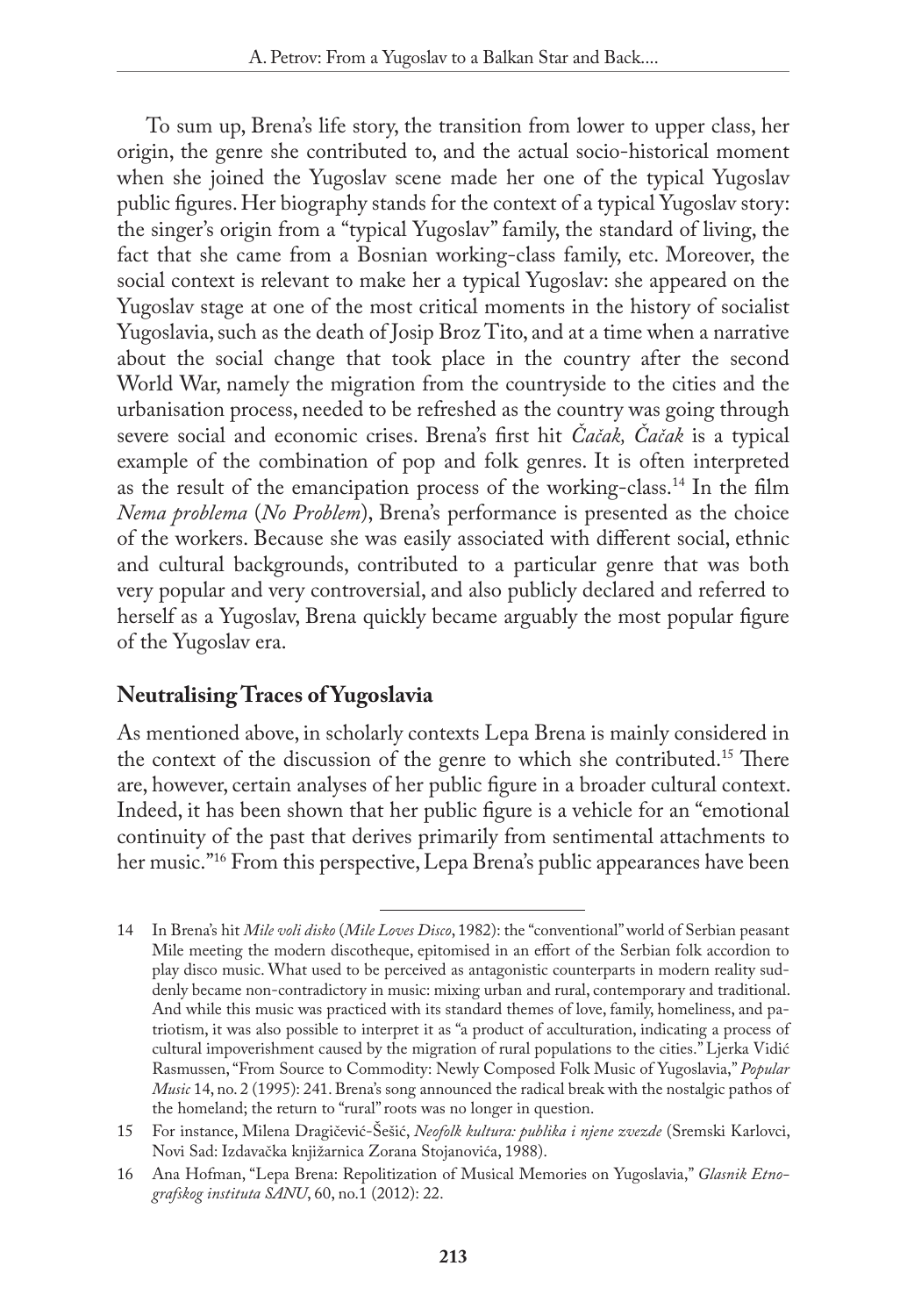analysed, among other things, as "strategies of navigation through intersecting discourses of the Yugoslav past" and their perception by the public.17 Lepa Brena's association with Yugoslavia is more than clear, as she represented a project of mainstream Yugoslav cultural politics and was the biggest Yugoslav and the first big Balkan star.18 However, as her statements in the media as well as the research on the subject in the 2000s showed, Brena did not mean to refer to Yugoslavia. Hofman shows, for example, how Brena even tried to "escape her image of the Yugoslav star" during the promotion of the Ex-YU 2009 tour and concerts in Ljubljana, Sarajevo, and Zagreb, Sofia, Timisoara, and Tirana.19 She tried to avoid talking about socialism and not using terms like socialist or Yugoslavian. During the promotion for the 2009 tour, Brena tried to distance herself from the image of the Yugoslav star, and she rarely expressed any kind of longing for the past. She managed to do this by being careful not to use terms like socialist or Yugoslavian, but more neutral phrases like "earlier times," "our times," "old times." The reference to Yugoslavia was always indirect or non-existent. As Hofman explains, Brena was "particularly careful not to give any reason for her statements to be interpreted as Yugonostalgic, and she also tried to distance herself from any political or committed stance, especially explicit patriotism or nationalism,"20 which was no easy task, given the aforementioned songs with explicit Yugoslav and socialist content. Despite the more than transparent Yugoslav background, she even insisted in interviews in the 2000s that even her song *Jugoslovenka* was only a "love song" and not a patriotic one.<sup>21</sup> However, even though Brena tried to distance herself from the past in certain interviews and public appearances, especially when she commented on the controversial song, there are some interviews in which she did not want to adapt to the new post-Yugoslav national politics, calling herself neither Serb nor Croat, but still Yugoslav.<sup>22</sup> From this perspective, it can be concluded that her position was somewhat ambivalent in the 2000s.

However, Brena was more than just a Yugoslav star even before the end of Yugoslavia. The highlight of her career was probably the spectacular performance at Sofia's Vasil Levski stadium in 1990: she was brought on stage by helicopter and sang for three hours in front of 100,000 spectators. This event

<sup>17</sup> Ibid.

<sup>18</sup> I will not go into the details here of what the complex adjective "Balkan" can mean in general musical practice. I use it here only as a discursive label officially applied to Brena's music and her public figure, often as a label referring to the singer's larger (or possibly different) role in the public sphere than the Yugoslav one.

<sup>19</sup> Ibid., 24.

<sup>20</sup> Ibid.

<sup>21</sup> Ibid., 25.

<sup>22</sup> "Lepa Brena: Nisam ni Hrvatica ni Srpkinja, ja sam Jugoslovenka," in *IndexHR,* accessed March 1, 2020, [https://www.index.hr/magazin/clanak/lepa-brena-nisam-ni-hrvatica-ni-srpkinja-ja](https://www.index.hr/magazin/clanak/lepa-brena-nisam-ni-hrvatica-ni-srpkinja-ja-sam-jugoslavenka/412754.aspx)[sam-jugoslavenka/412754.aspx.](https://www.index.hr/magazin/clanak/lepa-brena-nisam-ni-hrvatica-ni-srpkinja-ja-sam-jugoslavenka/412754.aspx)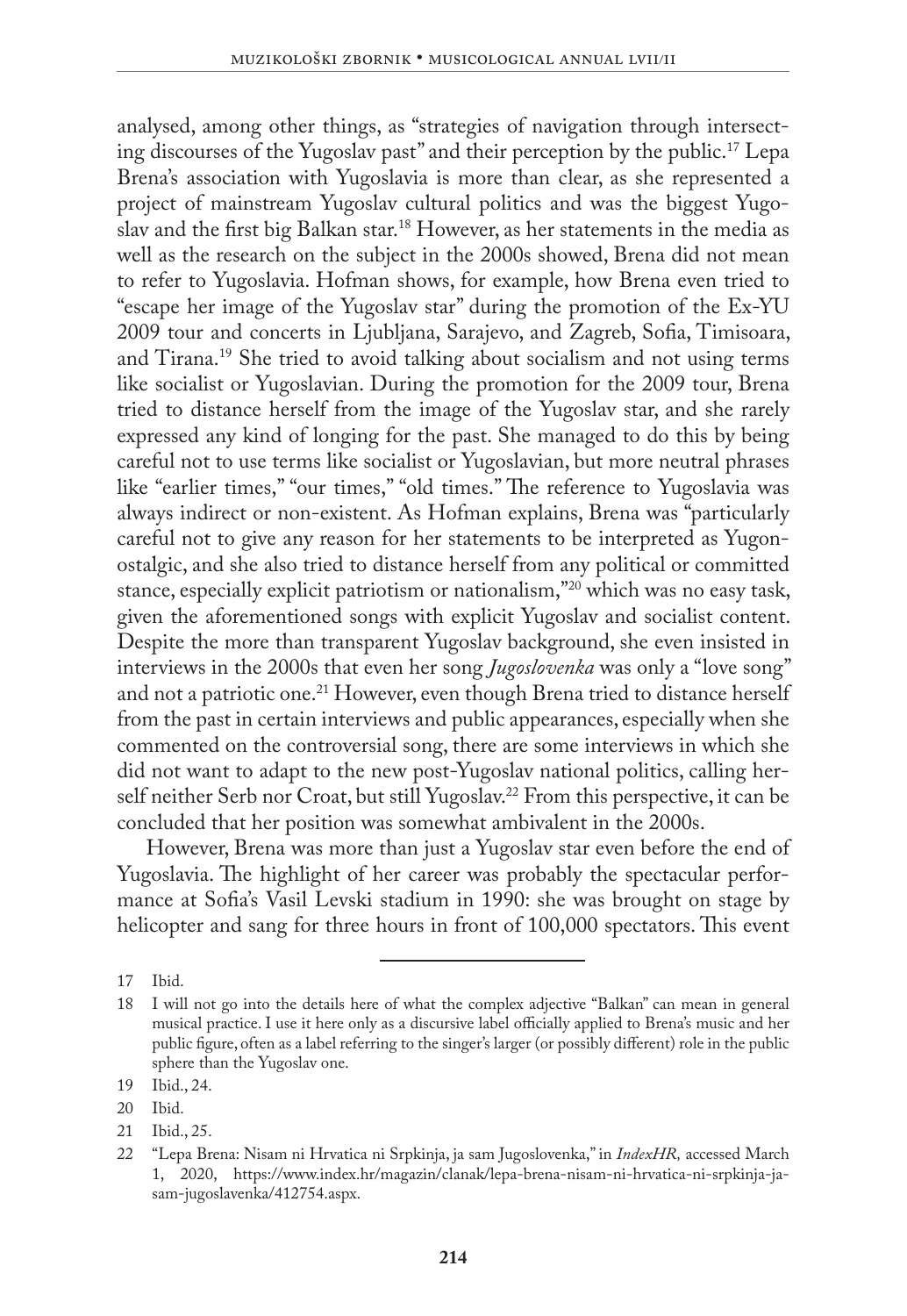also reflected one crucial political moment in Bulgaria: the fall of the "Iron Curtain." The significance of Brena's performance in Sofia has been compared to Pink Floyd's (*The Wall*) concert in Berlin in 1989. The paradox is that Brena's performances in Yugoslavia were perceived as Eastern and Oriental, while in Bulgaria and other socialist countries this music played the role of liberating sound coming from the West, but spiced with the local flavour of the Balkans. As Donna A. Buchanan shows, "Bulgarians preferred Serbian ethnopop because it was at once more 'Western' than anything produced locally, and yet 'closer to home'."23 From this perspective, the transition of the label (both by Brena herself and by the media in the post-Yugoslav context) from the greatest Yugoslav to one of the greatest Balkans star is not such an unexpected step under the circumstances in the 1990s and 2000s, as she was indeed both a Balkan and a Yugoslav phenomenon. Moreover, the transitional processes shaped many careers during this period, especially those of musicians with mixed ethnic backgrounds or who were otherwise considered typically Yugoslav performers, while some were seen as transnational and not so problematic figures.24 By using supposedly more neutral terms such as "region," "Balkan," "Western Balkan" or simply "our spaces," Brena somewhat blurred her relationship to the contested Yugoslav past. In this way, she was able to redefine her position in the new post-Yugoslav societies, where she continued to be popular in all parts of the former Yugoslavia and the diaspora.

One of the reasons why she became exceptionally provocative during the war in Yugoslavia is to be found in one controversial episode. Namely, the media reported that she supported the military forces of the so-called Republika Srpska, one of the entities in Bosnia and Herzegovina. During the early stages of the war in Bosnia and Hercegovina, Lepa Brena appeared dressed in military uniform (which she later claimed to be a "safari suit") in the company of Bosnian Serb soldiers, causing strong adverse reactions outside Serbia.25 In

<sup>23</sup> Donna A. Buchanan, "Bulgarian Ethnopop along the Old Via Militaris: Ottomanism, Orientalism, or Balkan Cosmopolitanism," in *Balkan Popular Culture and the Ottoman Ecumene: Music, Image, and Regional Political Discourse*, ed. Donna A. Buchanan (Lanham: The Scarecrow Press, 2007), 233. See also: Ewa Mazierska and Zsolt Győri, "Introduction: Crossing National and Regional Borders in Eastern European Popular Music," in *Eastern European Popular Music in a Transnational Context: Beyond the Borders*, eds. Ewa Mazierska and Zsolt Zsolt (London: Palgrave MacMillan, 2019), 8.

<sup>24</sup> For instance, Đorđe Balašević and Momčilo Bajagić Bajaga were the musicians from the former country who has often been recognized as "transnational" musical figures. Catherine Baker, "The Politics of Performance: Transnationalism and its Limits in Former Yugoslav Popular Music, 1999–2004," *Ethnopolitics* 5, no. 3 (2006): 275. Furthermore, certain musicians declared that they would never cross newly formed borders after the wars and thus provoked huge reactions when eventually they changed their minds. Petrov, *Jugoslovenska muzika bez Jugoslavije*, 9–40.

<sup>25</sup> For dealing with the topic in the newspaper discourses, see, for instance, "Lepa Brena u Brčkom 1994. godine," in *Otisak.ba*, accessed April 10, 2019, [http://www.otisak.ba/index.php?option=com\\_cont](http://www.otisak.ba/index.php?option=com_content&view=article&id=9190:lepa-brena-u-brkom-1994godine-foto&catid=31:bih&Itemid=46) [ent&view=article&id=9190:lepa-brena-u-brkom-1994godine-foto&catid=31:bih&Itemid=46.](http://www.otisak.ba/index.php?option=com_content&view=article&id=9190:lepa-brena-u-brkom-1994godine-foto&catid=31:bih&Itemid=46)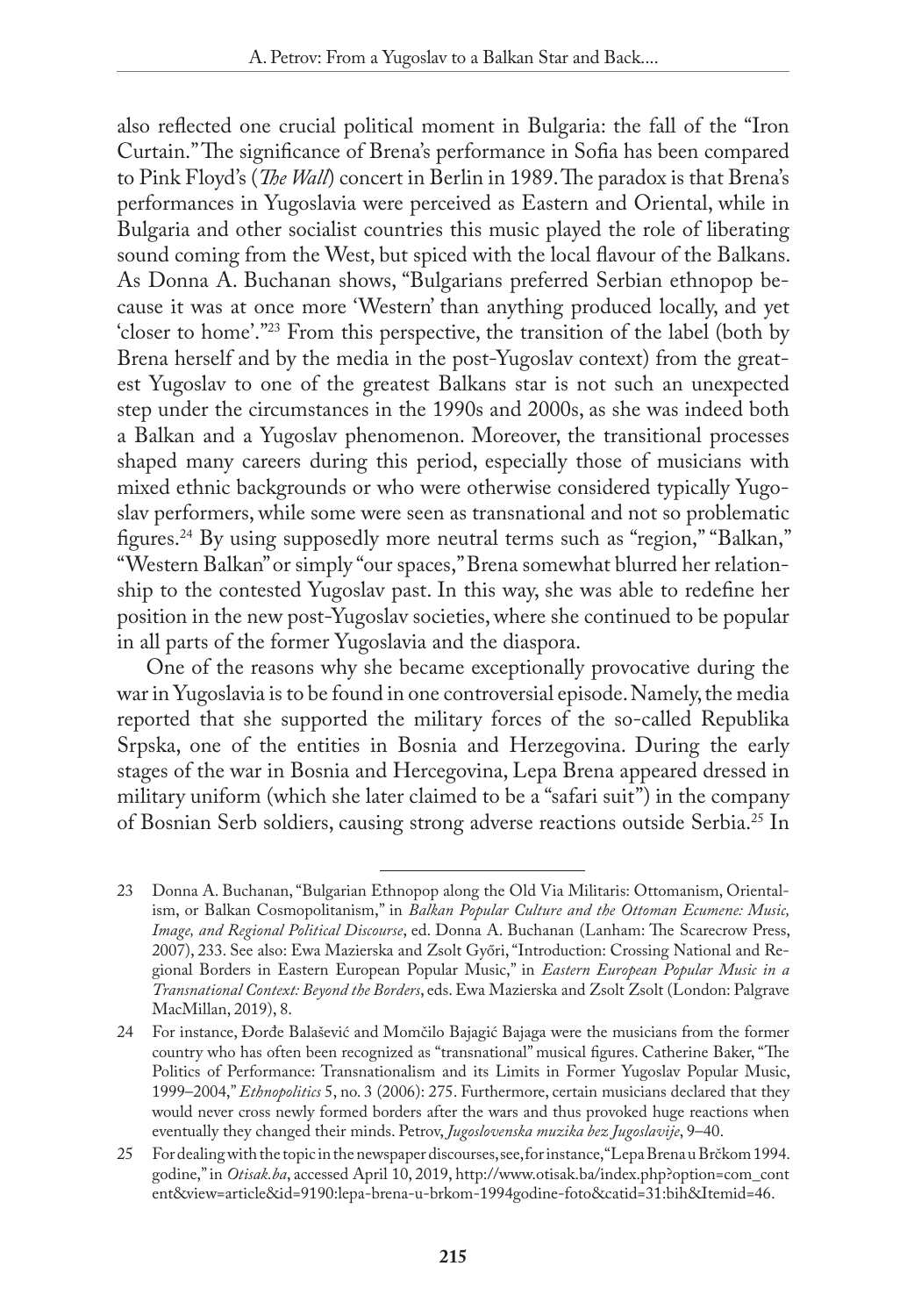addition to the mentioned, Brena's political potential was also constructed in the after-war public sphere due to her national and social background (she is from a poor Bosnian family) and her official label as a typical Yugoslav star, even a symbol of the time. She represented a Yugoslav mainstream culture policy project, having been born in Bosnia and Herzegovina, having repertoire based on so-called newly composed folk music (marked as undesirable in Croatia after the breakdown of Yugoslavia)<sup>26</sup> and singing songs related to Yugoslavia (which was commonly done by numerous musicians during the Yugoslav period). Most of the opposition against her, especially in Croatia, can also be seen as connected with specific politics of genre, i.e. with public disapproval of listening to (Serbian) folk music and the politics of sentiments attached to her music its association with Yugoslavia.<sup>27</sup>

However, after the war and the transitional period in which she tried to distance herself from both Yugoslav and the war past, she was soon to revitalise and regain her old recognisable label as a genuine (post)Yugoslav star. She even explicitly discussed the controversial episode from the war and openly referred to Yugoslavia on several levels in her albums and public appearances.

#### **Repackaging: Lepa Brena as a Yugoslav Symbol after Yugoslavia**

Three decades after the dissolution of Yugoslavia, it has been rather evident that Lepa Brena is one of the representative residuals of the past times. In fact, it has hardly been arguable that she is one of the Yugoslav symbols nowadays. In *Leksikon YU mitologije (Lexicon of YU Mythology*),<sup>28</sup> the singer is unequivocally marked as fundamentally connected to Yugoslavia in all its aspects, geographically, culturally and symbolically. It is stated that the concert in Sofia was especially relevant since there Brena, "like Mick Jagger, standing on a crane in front of 100,000 people with their arms up in the air, stopped and sang

26 Baker, *Sounds of the Borderland*.

<sup>27</sup> See: Baker, "The Politics of Performance," 275–293; Hofman, "Lepa Brena," 21–32.

<sup>28</sup> *Lexicon of YU Mythology* is a web site and a book containing the explanations about the most wellknown features in Yugoslav popular culture. The idea about writing such a document was made in 1989 by Dubravka Ugrešić, a writer and critic, and a few journalists from Zagreb, but it was basically opened to anyone, since the editors made an open call for contributions. In the aftermath of the wars, the *Lexicon* became a controversial document. It has been criticized for its Yugonostalgic implications and an approach to Yugoslav popular culture as to a subject for nostalgic, supposedly utopist emotional recollections on the past. The project was designed to involve all citizens who wanted to contribute to the compilation and thus become a part of a process of articulating Yugoslav popular culture. Since the project was realized as a web site during the 1990s, the original goal was eventually changed. As Bošković notices, "while at the start the goal of the *Lexicon* was to provide an account in published form that would represent the memories of lived experience in a particular culture, by post-1990 it had become a political statement by ex-Yugoslavs who did not wish their social and cultural history to be erased from public memory." Aleksandar Bošković, "Yugonostalgia and Yugoslav Cultural Memory: Lexicon of YU Mythology," *Slavic Review* 72, no. 1 (2013): 56. See also: [http://www.leksikon-yu-mitologije.net/,](http://www.leksikon-yu-mitologije.net/) accessed March 2, 2020.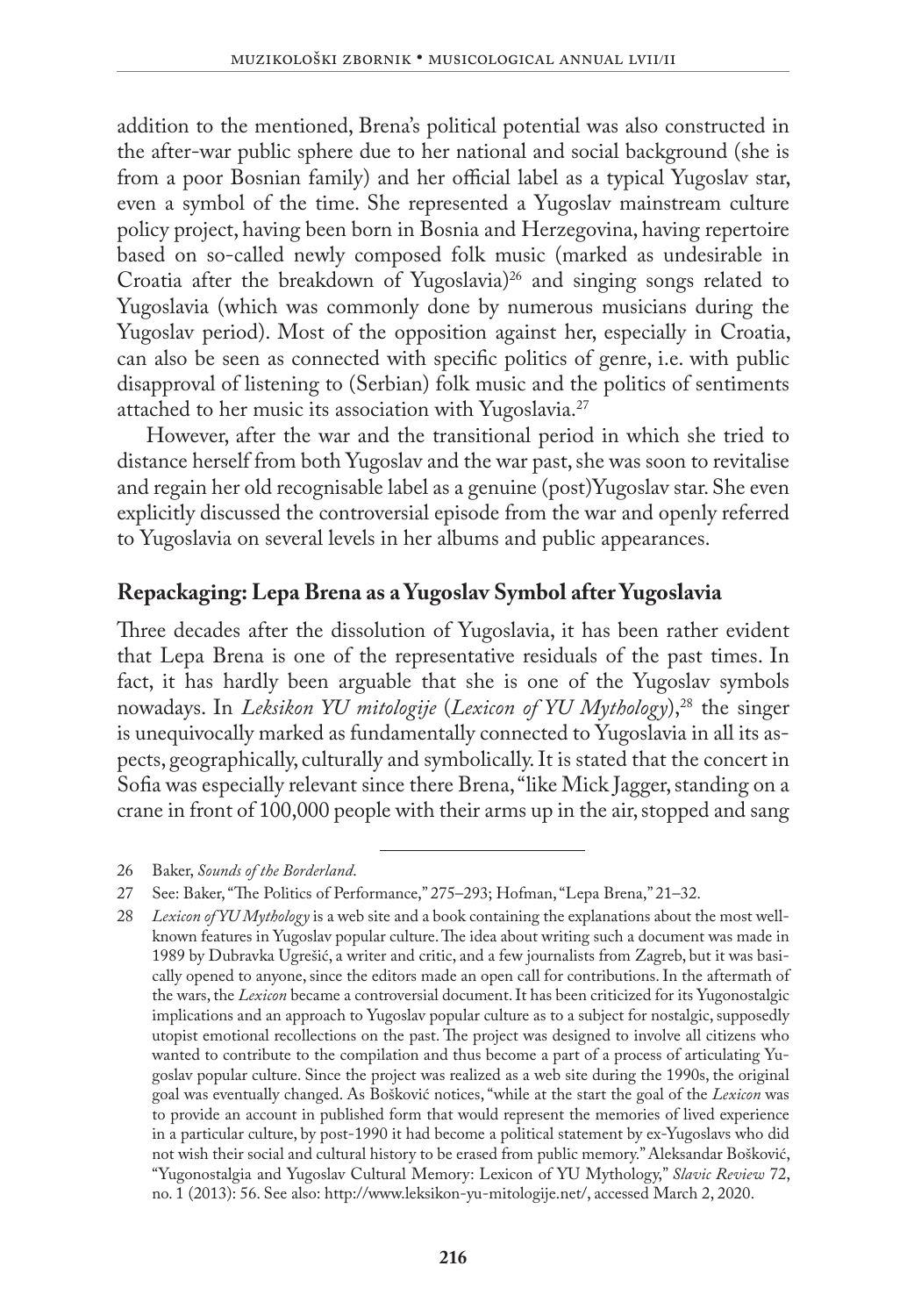*Long live Yugoslavia*, whereas the whole stadium exploded from amazement."29 It is further pointed out that "the slaves that lived in the darkness in our neighbourhood saw our country as freedom and Tito's name as her symbol."30 Finally, is said that the formulation "Ja sam Jugoslovenka" ("I am a Yugoslavian Woman") eventually became a statement that no one believed in anymore, so that the fall of Yugoslavia is somewhat connected to the fall of Brena. As stated, "Brena was at her career's culmination when the country she essentially belonged to broke up […] her life afterwards became a tragic epilogue. […] For us today, it is enough to say just the following: Lepa Brena is the greatest star in the history of the Socialist Federative Republic of Yugoslavia."31

However, the fact that she has been recognised as the greatest Yugoslav star could not necessarily mean the singer herself would see her position in the same fashion. But she did eventually decide to give in to the perennial Yugoslav label to which she adhered. It is intriguing to notice the singer's recent transformation that started in 2017. She embarked on a new project – releasing a new album, a documentary movie, and a post-Yugoslav concert tour, all of these being explicitly pro-Yugoslav. She achieved the pro-Yugoslav orientation through her selection of new songs, her image and the visual solutions for the videos, and especially the discourse she promoted, all of which was made as a contribution to retro culture (such as some of her videos), the reconciliation paradigm after the wars she promoted with her affirmative discourse on the past, and the promotion of the core ideology of Yugoslav socialism: the ideology of "brotherhood and unity"32 that she addressed in her title song on the album *Zar je važno da l' se peva ili pjeva?*  (*Does it Matter if you Say "peva" or "pjeva"?*).

The answer is actually positive, since it really does matter which word we choose because behind the difference in what seems to be a simple wordplay lays politics of national identity in post-Yugoslav spaces.33 Hence, the

- 30 Ibid.
- 31 Ibid.

<sup>29</sup> Đorđe Matić, "Lepa Brena," in *Leksikon Yu mitologije*, accessed March 1, 2010, [http://www.lek](http://www.leksikon-yu-mitologije.net/lepa-brena/)[sikon-yu-mitologije.net/lepa-brena/](http://www.leksikon-yu-mitologije.net/lepa-brena/).

<sup>32</sup> This ideology was founded on the presumption that all the nations living in Yugoslavia, including national minorities, are equal groups coexisting in the federation, promoting their similarities, but also their differences, and having the right to declare themselves as Yugoslavs.

<sup>33</sup> The official language of Yugoslavia was Serbo-Croatian/Croato-Serbian. It was the language spoken in Serbia, Croatia, Bosnia and Herzegovina, and Montenegro, except for the Macedonian language spoken in Macedonia and Slovenian in Slovenia. The language was in fact standardized in the nineteenth century, even before the establishment of The Kingdom of Yugoslavia. Differences between the Serbian and Croatian standards have always existed and the language also includes several dialects. Since the dissolution of Yugoslavia, the language issue has become deeply politicized and the formerly unique language has undergone new processes of standardization (based on ethnic and political reasons), including the designation of new languages (essentially based on divergent dialects) from what used to be simple variations of one language. Ranko Bugarski and Celia Hawkesworth, eds., *Language in the Former Yugoslav Lands* (Bloomington: Slavica Publishers, 2006).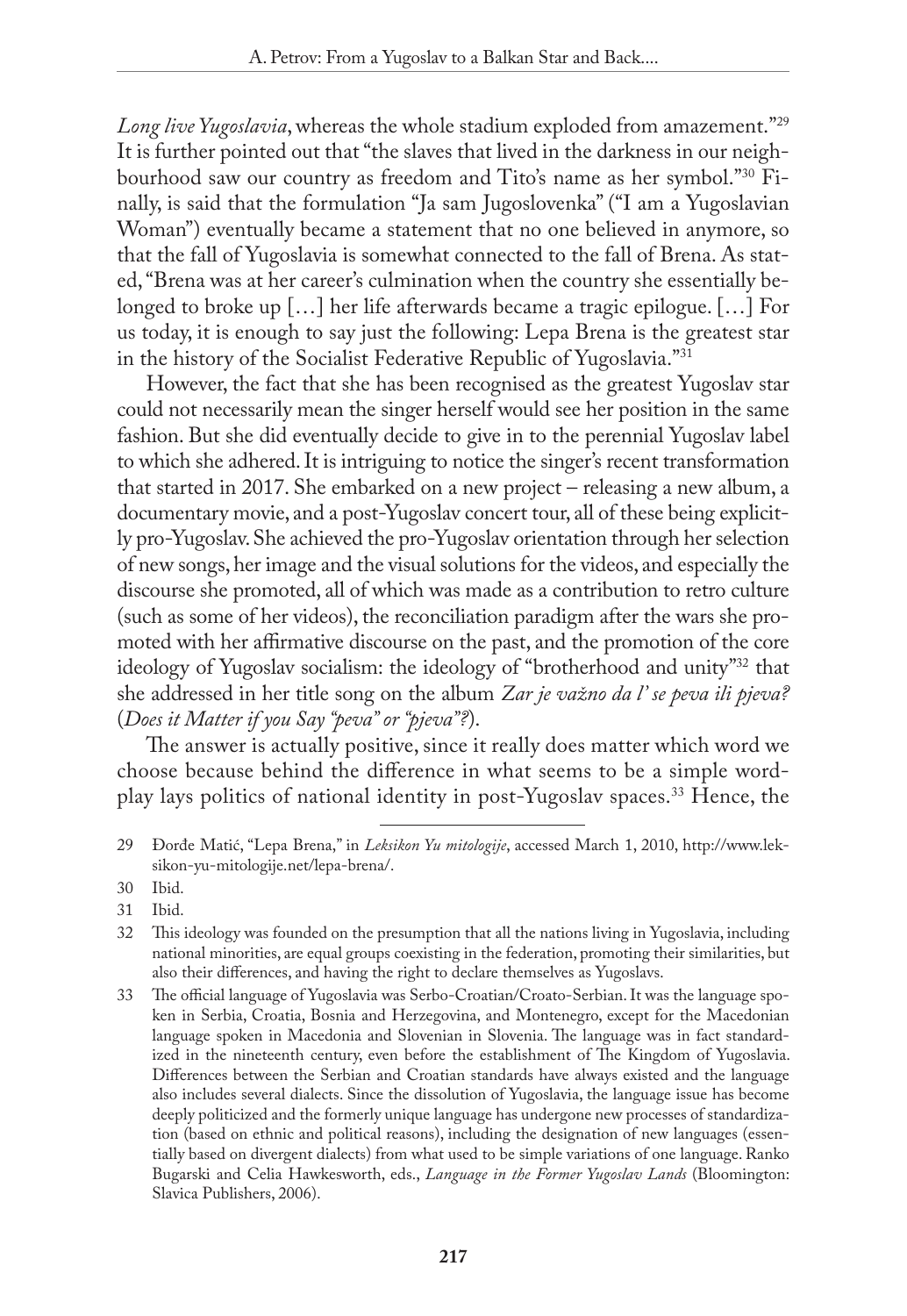singer's cover song (which is also the cover of her ongoing concert tour), is unequivocally a political statement: the promulgation of the language of the peoples of former Yugoslav republics as being one. In other words, the songs' message is: it does not matter which dialect you speak; we understand each other since we speak the same language. The song can be interpreted as provocative because the difference in how the words are pronounced could actually be significant for many people during and after the war. Despite having a clear political message, the song is allegedly just a love song. Certain parts could be understood as an emotional message given by a woman to someone she loved. Among other things, it stated that "many years have passed, we should let it go, and let us love each other," which is the title of one of Brena's greatest hits, as well as the title of her movie series from the 1980s. In the post-Yugoslav context, it can be understood as a message of reconciliation, peace, and love after the wars. In addition to the song, there was a video filmed in Serbia, Croatia, and Bosnia, and starring the actors from different parts of former Yugoslavia. Also, the affirmative and explicit stance on Yugoslavia is also present in a TV documentary about Brena premiered on Serbian Prva TV in January 2018. In the film, the songs on Yugoslavia were abundantly played and referred. To mention some of the representative statements, for instance, Brena stresses how these songs "belong to this country."34

Another strategy used for regaining the Yugoslav label can be found in Brena's concert tours on the territory of former Yugoslavia and also in the diaspora. For example, she started the new pro-Yugoslav image on the stage in USA tour in 2018, where she regularly sang her song *Jugoslovenka,* while putting the Yugoslav flag on the scene, which provoked the comments on "spreading of love and brotherhood and unity" in media.35 Using explicit Yugoslav symbols and regularly singing the famous song is a new component of her concerts since it had not been a regular part of her repertoire after the wars. In 2018 and 2019 she gave concerts in Belgrade and Zagreb, both of which had the same scenography and the repertoire, which meant that the Yugoslav component was not excluded anywhere anymore. The scenography that might be understood as a reference to the Yugoslav symbolism entailed a star on which the singer descended on the stage at the beginning of the concert. Even though it was not a red star but a golden one (and as such could

<sup>34</sup> The fact that a speaker's ethnical background could be identified just by the dialect that they use, can be troublesome. Hence, in 1990s especially but also in present day, it is definitely not unimportant if you say the word "sing" as "peva" (Ekavian) or "pjeva" (Ijekavian). See: Ana Petrov, "Yugonostalgia as a Kind of Love: Politics of Emotional Reconciliations through Yugoslav Popular Music," *The Journal of Humanities* 7, no. 4 (2018), [https://www.mdpi.com/2076-0787/7/4/119.](https://www.mdpi.com/2076-0787/7/4/119)

<sup>35</sup> "Lepa Brena širi bratstvo i jedinstvo," accessed December 15, 2019, [https://www.kurir.rs/](https://www.kurir.rs/stars/3031301/video-lepa-brena-siri-bratstvo-i-jedinstvo-folk-diva-na-turneji-po-americi-rasirila-zastavu-sfrj-i-zapevala-jugoslovenku?ref=related_box) [stars/3031301/video-lepa-brena-siri-bratstvo-i-jedinstvo-folk-diva-na-turneji-po-americi-ra](https://www.kurir.rs/stars/3031301/video-lepa-brena-siri-bratstvo-i-jedinstvo-folk-diva-na-turneji-po-americi-rasirila-zastavu-sfrj-i-zapevala-jugoslovenku?ref=related_box)[sirila-zastavu-sfrj-i-zapevala-jugoslovenku?ref=related\\_box](https://www.kurir.rs/stars/3031301/video-lepa-brena-siri-bratstvo-i-jedinstvo-folk-diva-na-turneji-po-americi-rasirila-zastavu-sfrj-i-zapevala-jugoslovenku?ref=related_box).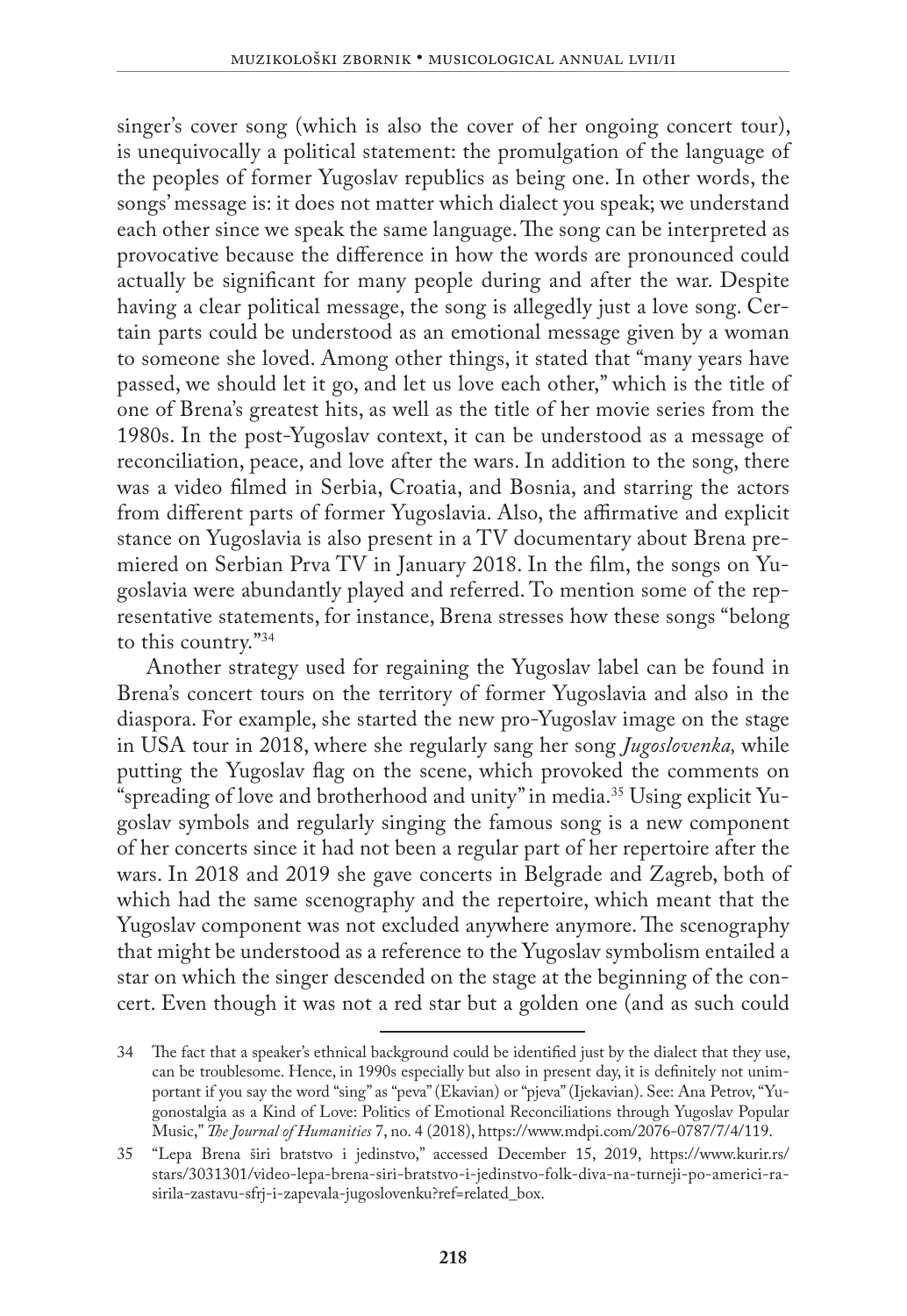be also interpreted as a symbol of Brena herself being like a proper Hollywood star), it certainly provoked reactions and was seen as being related to the socialist past. This symbolism was especially relevant in the case of the Zagreb concert, where both the star and the performance of *Jugoslovenka*  triggered specific reactions. Whereas in 2009 potentially controversial songs were not sung, including *Čačak, Čačak* and *Jugoslovenka*, in 2019 the times had changed. In two concerts, each with 20,000 people in the audience, the songs were successfully performed, without incidents. Moreover, the audience showed their approval of Brena's choice of singing *Jugoslovenka* by singing all the verses from the problematic song, thus pointing to the fact that the song is well known and remembered.

After the concert, the media reported about the Croatian military generals' disapproval of this act, labelling it as "an attack to Croatian sovereignty" and "national embarrassment,"36 referring to Brena's mentioned controversial appearance during the war among the military forces of Republika Srpska. In addition, the fact that a representative of Yugoslavia performed in Zagreb during the advent and just before the elections for the new president of Croatia was also marked as highly provocative. In one of the articles reporting about the issue, the song itself is labelled as "a Yugoslav patriotic genre."37 Despite the open letter the generals wrote and circulated in public in the days after the concert, the so-called incident did not influence much on the general reception of the concerts. It remained an isolated reaction that did not coincide with the reception of the concert audience and the broader public. Most of them concluded that times have changed and we can now sing the songs that were once considered controversial.38

Finally, a recent example from Belgrade cultural scene bears witness to another repackaging of Brena's public figure, again in the Yugoslav context. In late 2019 the Belgrade Bitef teatar (Bitef Theatre) produced a play *Lepa Brena prodžekt* (*Lepa Brena Project*) by Olga Dimitrijević and Vladimir Aleksić, in which the singer is interpreted as a symbol that transcends Yugoslavia and its dissolution. Also, Brena in the play seems to be a specific figure through which numerous social issues in post-Yugoslav times can be addressed. As it was announced, Brena is seen as the greatest Yugoslav star, but also as a symbol of the Yugoslav show business, as well as the prosperity of the country. Since her career started in the turbulent 1980s, it followed

<sup>36</sup> "Jugoslovenka u areni: Publika oduševljena, generali zgroženi," accessed March 9, 2020, [https://](https://www.mojevrijeme.hr/magazin/2019/12/jugoslovenka-u-areni-publika-odusevljena-generali-zgrozeni-brena-narusava-hrvatski-suverenitet/) [www.mojevrijeme.hr/magazin/2019/12/jugoslovenka-u-areni-publika-odusevljena-generali](https://www.mojevrijeme.hr/magazin/2019/12/jugoslovenka-u-areni-publika-odusevljena-generali-zgrozeni-brena-narusava-hrvatski-suverenitet/)[zgrozeni-brena-narusava-hrvatski-suverenitet/.](https://www.mojevrijeme.hr/magazin/2019/12/jugoslovenka-u-areni-publika-odusevljena-generali-zgrozeni-brena-narusava-hrvatski-suverenitet/)

<sup>37</sup> Ibid.

<sup>38</sup> "Jugoslovenka u Zagrebu: Da li je bilo rano za ovu pesmu," accessed March 1, 2020, [https://www.](https://www.rts.rs/page/stories/sr/story/11/region/3779440/jugoslovenka-u-zagrebu--da-li-je-bilo-rano-za-ovu-pesmu.html) [rts.rs/page/stories/sr/story/11/region/3779440/jugoslovenka-u-zagrebu--da-li-je-bilo-rano-za](https://www.rts.rs/page/stories/sr/story/11/region/3779440/jugoslovenka-u-zagrebu--da-li-je-bilo-rano-za-ovu-pesmu.html)[ovu-pesmu.html.](https://www.rts.rs/page/stories/sr/story/11/region/3779440/jugoslovenka-u-zagrebu--da-li-je-bilo-rano-za-ovu-pesmu.html)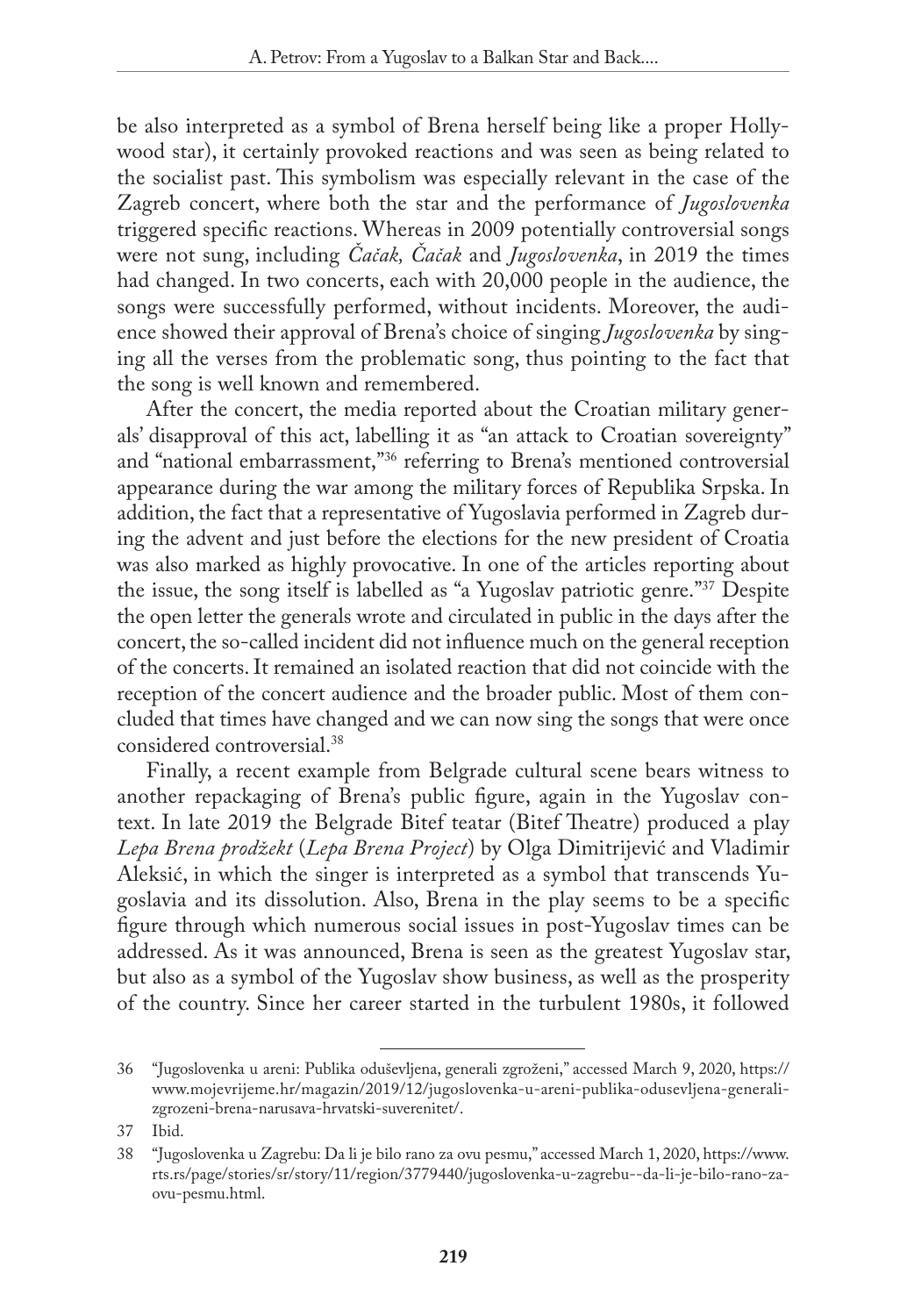all socialist and post-socialist cultural, political, and economic transformations. The main argument in the play is to be found in the claim that the changes of Brena's public figure and interpretations of it coincided with the social transformations. In this figure, the following themes were inscribed: the capitalism logic in the socialist country, the transition to capitalism after the dissolution of Yugoslavia, and finally, nostalgia for the past times.<sup>39</sup> At the same time, Brena is seen as a figure through which personal histories and lived experiences can be read. There are five Brenas on the stage, each telling their own stories about different aspects of personal and/or historical past (Brena of the song, Brena of the architecture, Brena the Yugoslavian woman, Brena of the sexuality, and Brena the businesswoman). Brena is openly proclaimed as a symbol of the past times and the past of our personal lives. In other words, the play argues that we are all Brena one way or the other, since we can hardly escape the Yugoslav past in which we grew up, or the post-Yugoslav present in which the meanings that are connected to this figure are still present, still apparently controversial, and still uniting divergent entities in newly divided societies.40

### **Concluding Remarks**

There is one symptomatic replica one of Brenas said in the play – she said that Zdravko Čolić and herself were the only ones that have never "changed sides." Thus, she alluded to the fact that they have always been Yugoslav stars. The play is announced and vastly understood as being about Brena as a symbol, and not about her personally. However, Brena herself was contacted for approval of the play, and she was present at the premiere, which in fact points to that the play is actually about both Brena the singer and Brena the symbol. The peculiarities from her personal life were chosen to comply with the overall nostalgic atmosphere in the play, not including the perspective that would shed light on Brena's current life. It is interesting to notice that the character of Brena the architect testifies about the grandeur of the architecture but also working-class awareness in Yugoslavia. Also, she refers to the project of Belgrade Waterfront, a controversial luxurious block of buildings made in the centre of Belgrade, implying that Brena herself and the symbol were connected to a more "normal" life oriented towards the needs of the working-class. The play, however, does

<sup>39</sup> [https://teatar.bitef.rs/Predstave/545/LEPA-BRENA-PRODzEKT.shtml/lang\\_type=lat](https://teatar.bitef.rs/Predstave/545/LEPA-BRENA-PRODzEKT.shtml/lang_type=lat), accessed December 30, 2019.

<sup>40</sup> It is interesting to mention that, in addition to a highly Yugonostalgic and pro-Yugoslav atmosphere, the play also triggered old debates about the genre Brena represents. Some of the comments of the virtual audience refer to the issue of her being "kitsch" that is now incorporated in the "high culture". See, for instance: "Slika društva kroz fenomen Lepe Brene," in *N1 info*, accessed March 10, 2020, [http://rs.n1info.com/Kultura/a551738/Slika-drustva-kroz-fenomen-](http://rs.n1info.com/Kultura/a551738/Slika-drustva-kroz-fenomen-Lepe-Brene.html)[Lepe-Brene.html.](http://rs.n1info.com/Kultura/a551738/Slika-drustva-kroz-fenomen-Lepe-Brene.html)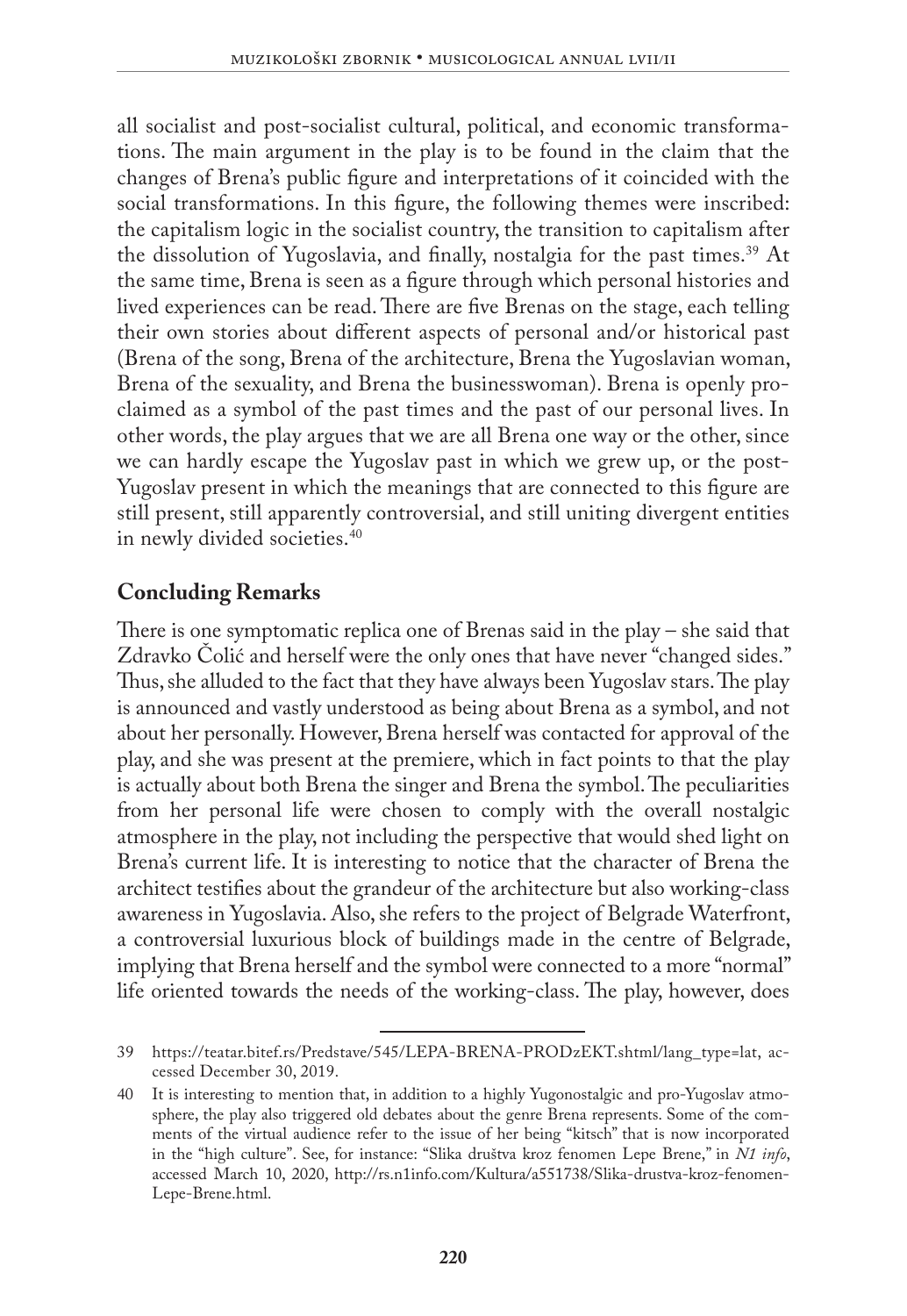not refer to the information about Brena herself buying and moving to the controversial block.<sup>41</sup>

From this perspective, I argue that the symbolism of Brena has had tremendous potential that nowadays tends to be overused. As the journalist Jovana Gligorijević observes regarding the so-called incident in the Zagreb concert, it is in fact not a scandal at all. The song is sung by the generations that were taught about Yugoslavia as the "dark times." The fact that the verses are wellknown does not show that the post-Yugoslav times are over Yugoslav issues, but rather that the song is "empty of meaning," and just one of many Brena's hits. Yugoslavia is gone, but also Brena and the public as we used to know. Gligorijević claims that "*Jugoslovenka* was annulled" during the performance in Zagreb, since it has been over-interpreted and imbued with too many meanings so that it eventually lost its potential to provoke.42 Similarly, it appears that the play that tends to treat Brena as a symbol of post-Yugoslav transition brings the singer to a null phase of meaning, where this public figure can be connected to copious aspects of our lives and histories. Still, it neglects to critically shed light on the position the singer has in current culture. At the same time, it adequately contributes to numerous transformations of meanings and ambiguities Brena has always had.

In other words, the singer did change sides, trying to adjust to turbulent social shifts in the past forty years. Many controversies about the Yugoslav past are now over. The word "Yugoslavia" is not controversial as it used to be, and it is sometimes trendy in certain public discourses. Brena has become a multifaceted symbol. That symbol imbued another layer of meanings: the layer in which Yugoslav history is supposedly critically observed but is simultaneously commodified.

<sup>41</sup> In fact, the peculiarities from her personal life were chosen so that they can comply with overall nostalgic atmosphere in the play, and not including the perspective that would shed light to Brena's current life. For example, it is interesting to notice that the character of Brena the architect, that testifies about the grandeur but also working-class awareness in Yugoslavia, in fact makes a reference about the project of Belgrade Waterfront, a controversial luxurious block of buildings made in the centre of Belgrade, implying that Brena herself and the symbol were connected to a more "normal" life oriented towards the needs of a working-class person. From this perspective, it is interesting that the play does not refer to the information about Brena herself buying and apparently moving to the controversial block. "Lepa Brena kupila stan u Beogradu na vodi," accessed March 10, 2020, [https://mondo.rs/Zabava/Zvezde-i-tracevi/a1293520/Lepa-Brena-kupila-stan](https://mondo.rs/Zabava/Zvezde-i-tracevi/a1293520/Lepa-Brena-kupila-stan-u-Beogradu-na-vodi-za-450.000-evra.html)[u-Beogradu-na-vodi-za-450.000-evra.html.](https://mondo.rs/Zabava/Zvezde-i-tracevi/a1293520/Lepa-Brena-kupila-stan-u-Beogradu-na-vodi-za-450.000-evra.html)

<sup>42</sup> Jovana Gligorijević, "Imam pesmu da vam pevam," *Vreme*, December 26, 2019, accessed March 2, 2020,<https://www.vreme.com/cms/view.php?id=1742999>.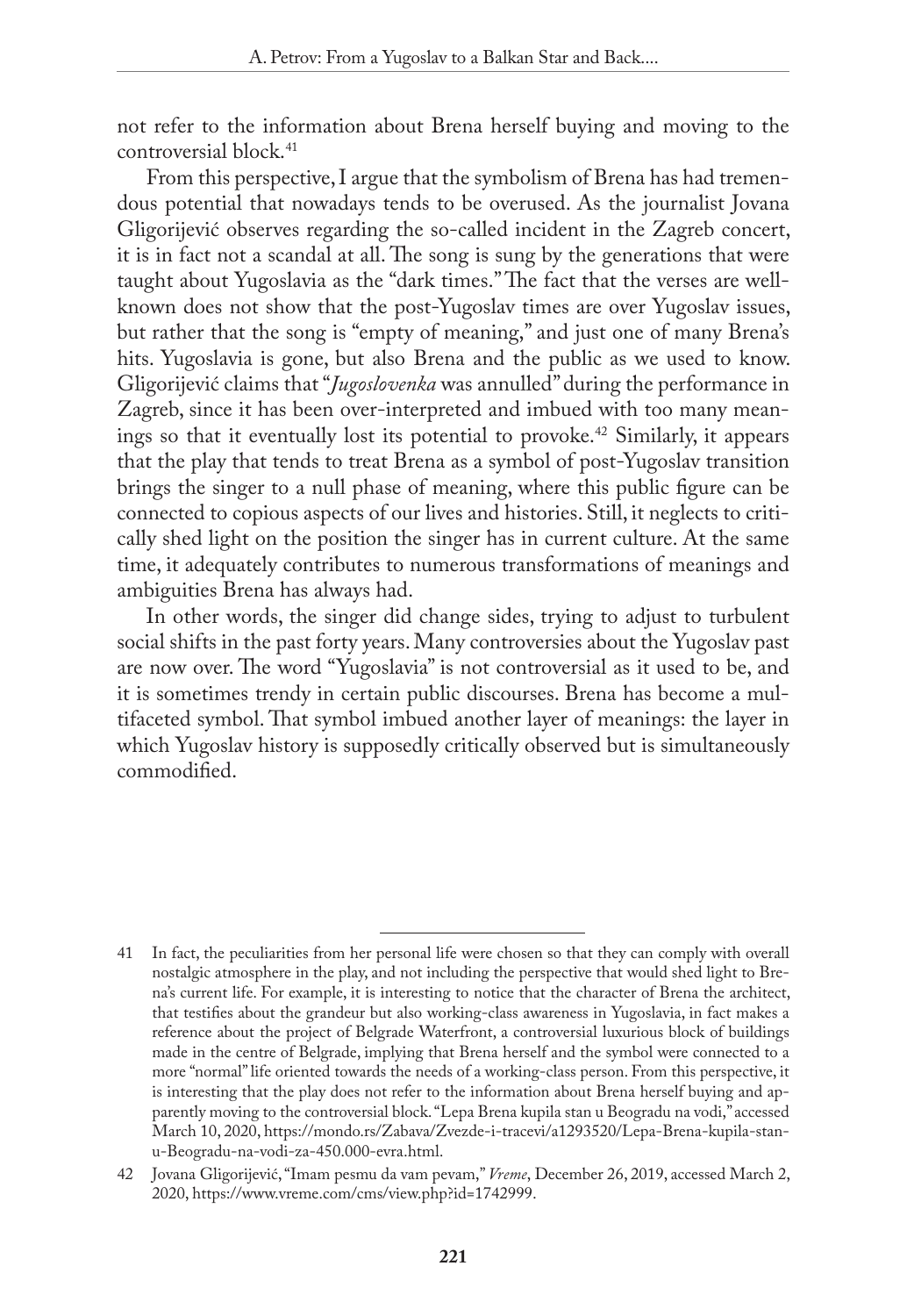## **Bibliography**

- Baker, Catherine. "The Afterlife of Neda Ukraden: Negotiating Space and Memory through Popular Music after the Fall of Yugoslavia, 1990–2008." In *Music, Politics and Violence*, edited by Susan Fast and Kip Pegley, 60–82. Middletown, CT: Wesleyan University Press, 2012.
- Baker, Catherine. "The Concept of Turbofolk in Croatia: Inclusion/Exclusion in the Construction of National Musical Identity." In *Nation in Formation: Inclusion and Exclusion in Central and Eastern Europe*, edited by Catherine Baker et al., 139–158. London: SSEES Publications, 2007.
- Baker, Catherine. "The Politics of Performance: Transnationalism and its Limits in Former Yugoslav Popular Music, 1999–2004." *Ethnopolitics* 5, no. 3 (2006): 275–293.
- Baker, Catherine. *Sounds of the Borderland: Popular Music, War and Nationalism in Croatia Since 1991*. Farnham and Burlington: Ashgate, 2010.
- Bošković, Aleksandar. "Yugonostalgia and Yugoslav Cultural Memory: Lexicon of YU Mythology." *Slavic Review* 72, no. 1 (2013): 54–78.
- Buchanan, Donna A. "Bulgarian Ethnopop along the Old Via Militaris: Ottomanism, Orientalism, or Balkan Cosmopolitanism." In *Balkan Popular Culture and the Ottoman Ecumene: Music, Image, and Regional Political Discourse*, edited by Donna A. Buchanan, 225–268. Lanham: The Scarecrow Press, 2007.
- Bugarski, Ranko, and Celia Hawkesworth, eds. *Language in the Former Yugoslav Lands.* Bloomington: Slavica Publishers, 2006.
- Dragičević-Šešić, Milena. *Neofolk kultura: Publika i njene zvezde*. Sremski Karlovci, Novi Sad: Izdavačka knjižarnica Zorana Stojanovića, 1988.
- Hofman, Ana. *Glasba, Politika, Afekt:. Novo življenje partizanskih pesmi v Sloveniji.* Ljubljana: Založba ZRC, 2015.
- Hofman, Ana. "Lepa Brena: Repolitization of Musical Memories on Yugoslavia." *Glasnik Etnografskog instituta SANU*, 60, no. 1 (2012): 21–32.
- Mazierska, Ewa and Zsolt Győri. "Introduction: Crossing National and Regional Borders in Eastern European Popular Music." In *Eastern European Popular Music in a Transnational Context: Beyond the Borders*, edited by Ewa Mazierska and Zsolt Zsolt, 1–27. London: Palgrave MacMillan, 2019.
- Nenić, Iva. "'My Yuga, My Dearest Flower': The Yugoslav Legacy of Newly Composed Yugoslav Music Revisited." In *Made in Yugoslavia: Studies in Yugoslav Music,* edited by Danijela Š. Beard and Ljerka V. Rasmussen, 133– 142. London: Routledge, 2020.
- Perković, Ante. *Sedma republika: Pop kultura u Yu raspadu*. Beograd and Zagreb: Službeni glasnik and Novi liber, 2011.
- Petrov, Ana. *Jugoslovenska muzika bez Jugoslavije: Koncerti kao mesta sećanja*. Beograd: Fakultet za medije i komunikacije, 2016.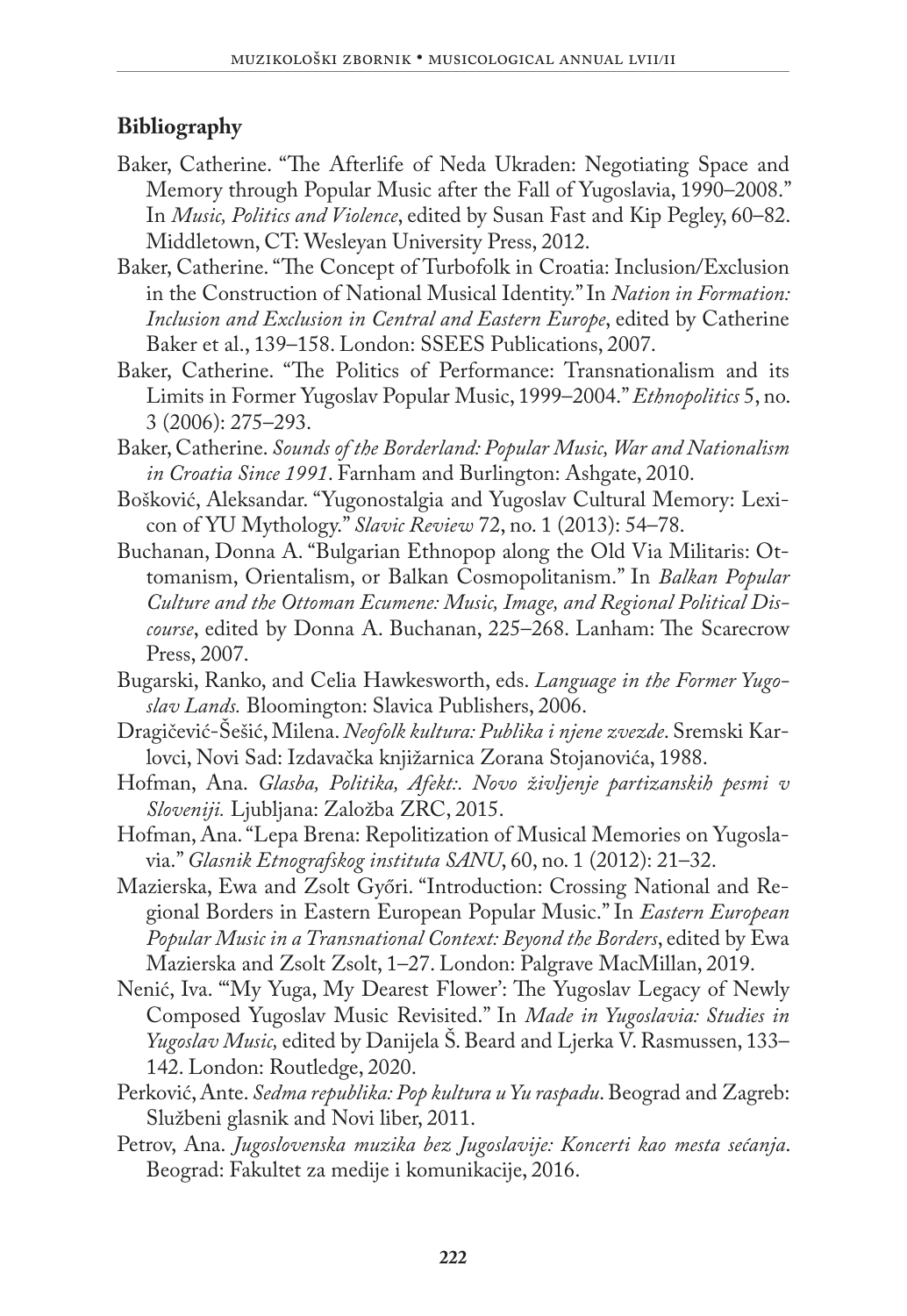- Petrov, Ana. "The Songs We Love to Sing and the History We Like to Remember: Tereza Kesovija's Come Back in Serbia." *Southeastern Europe* 39, no. 2 (2015): 192–214.
- Petrov, Ana. "Yugonostalgia as a Kind of Love: Politics of Emotional Reconciliations through Yugoslav Popular Music." *The Journal of Humanities*  7, no. 4 (2018).<https://www.mdpi.com/2076-0787/7/4/119>.
- Rasmussen, Ljerka Vidić. "From Source to Commodity: Newly Composed Folk Music of Yugoslavia." *Popular Music* 14, no. 2 (1995): 241–256.
- Tumbas, Jasmina. "Yugonostalgia." *Art Monthly* 425 (2019). Accessed February 3, 2020.<https://www.artmonthly.co.uk/magazine/site/issue/april-2019>.
- Velikonja, Mitja. "Povratak otpisanih: Emancipatorski potencijali jugonostalgije." In *Zid je mrtav, živeli zidovi: Pad Berlinskog zida i raspad Jugoslavije*, edited by Ivan Čolović, 366–398. Beograd: XX. vek, 2015.

## **Media Sources**

- Gligorijević, Jovana. "Imam pesmu da vam pevam." *Vreme*. December 26, 2019. Accessed March 2, 2020. [https://www.vreme.com/cms/view.](https://www.vreme.com/cms/view.php?id=1742999) [php?id=1742999](https://www.vreme.com/cms/view.php?id=1742999).
- Gvozdenović, Nataša. "Istorija, glamur i pustoš." *Vreme*. December 26, 2019. Accessed March 2, 2020. [https://www.vreme.com/cms/view.](https://www.vreme.com/cms/view.php?id=1743002) [php?id=1743002](https://www.vreme.com/cms/view.php?id=1743002).
- "Jugoslovenka u areni: Publika oduševljena, generali zgroženi." *Moje vrijeme*. December 15, 2019. Accessed March 9, 2020. [https://www.mojevrijeme.](https://www.mojevrijeme.hr/magazin/2019/12/jugoslovenka-u-areni-publika-odusevljena-generali-zgrozeni-brena-narusava-hrvatski-suverenitet/) [hr/magazin/2019/12/jugoslovenka-u-areni-publika-odusevljena-generali](https://www.mojevrijeme.hr/magazin/2019/12/jugoslovenka-u-areni-publika-odusevljena-generali-zgrozeni-brena-narusava-hrvatski-suverenitet/)[zgrozeni-brena-narusava-hrvatski-suverenitet/](https://www.mojevrijeme.hr/magazin/2019/12/jugoslovenka-u-areni-publika-odusevljena-generali-zgrozeni-brena-narusava-hrvatski-suverenitet/).
- "Jugoslovenka u Zagrebu: Da li je bilo rano za ovu pesmu." December 19, 2019. Accessed March 1, 2020. [https://www.rts.rs/page/stories/sr/sto](https://www.rts.rs/page/stories/sr/story/11/region/3779440/jugoslovenka-u-zagrebu--da-li-je-bilo-rano-za-ovu-pesmu.html)[ry/11/region/3779440/jugoslovenka-u-zagrebu--da-li-je-bilo-rano-za](https://www.rts.rs/page/stories/sr/story/11/region/3779440/jugoslovenka-u-zagrebu--da-li-je-bilo-rano-za-ovu-pesmu.html)[ovu-pesmu.html](https://www.rts.rs/page/stories/sr/story/11/region/3779440/jugoslovenka-u-zagrebu--da-li-je-bilo-rano-za-ovu-pesmu.html).
- "Lepa Brena kupila stan u Beogradu na vodi." Accessed March 10, 2020. [https://mondo.rs/Zabava/Zvezde-i-tracevi/a1293520/Lepa-Brena](https://mondo.rs/Zabava/Zvezde-i-tracevi/a1293520/Lepa-Brena-kupila-stan-u-Beogradu-na-vodi-za-450.000-evra.html)[kupila-stan-u-Beogradu-na-vodi-za-450.000-evra.html](https://mondo.rs/Zabava/Zvezde-i-tracevi/a1293520/Lepa-Brena-kupila-stan-u-Beogradu-na-vodi-za-450.000-evra.html).
- "Lepa Brena prodžekt." Accessed December 30, 2019. [https://teatar.bitef.rs/](https://teatar.bitef.rs/Predstave/545/LEPA-BRENA-PRODzEKT.shtml/lang_type=lat) [Predstave/545/LEPA-BRENA-PRODzEKT.shtml/lang\\_type=lat.](https://teatar.bitef.rs/Predstave/545/LEPA-BRENA-PRODzEKT.shtml/lang_type=lat)
- "Lepa Brena: Nisam ni Hrvatica ni Srpkinja, ja sam Jugoslovenka." *Index HR*. December 9, 2008. Accessed March 1, 2020. [https://www.index.hr/maga](https://www.index.hr/magazin/clanak/lepa-brena-nisam-ni-hrvatica-ni-srpkinja-ja-sam-jugoslavenka/412754.aspx)[zin/clanak/lepa-brena-nisam-ni-hrvatica-ni-srpkinja-ja-sam-jugoslaven](https://www.index.hr/magazin/clanak/lepa-brena-nisam-ni-hrvatica-ni-srpkinja-ja-sam-jugoslavenka/412754.aspx)[ka/412754.aspx.](https://www.index.hr/magazin/clanak/lepa-brena-nisam-ni-hrvatica-ni-srpkinja-ja-sam-jugoslavenka/412754.aspx)
- "Lepa Brena širi bratstvo i jedinstvo." *Kurir*. April 15, 2018. Accessed December 15, 2019. [https://www.kurir.rs/stars/3031301/video-lepa-brena-siri](https://www.kurir.rs/stars/3031301/video-lepa-brena-siri-bratstvo-i-jedinstvo-folk-diva-na-turneji-po-americi-rasirila-zastavu-sfrj-i-zapevala-jugoslovenku?ref=related_box)[bratstvo-i-jedinstvo-folk-diva-na-turneji-po-americi-rasirila-zastavu-sfrj](https://www.kurir.rs/stars/3031301/video-lepa-brena-siri-bratstvo-i-jedinstvo-folk-diva-na-turneji-po-americi-rasirila-zastavu-sfrj-i-zapevala-jugoslovenku?ref=related_box)[i-zapevala-jugoslovenku?ref=related\\_box](https://www.kurir.rs/stars/3031301/video-lepa-brena-siri-bratstvo-i-jedinstvo-folk-diva-na-turneji-po-americi-rasirila-zastavu-sfrj-i-zapevala-jugoslovenku?ref=related_box).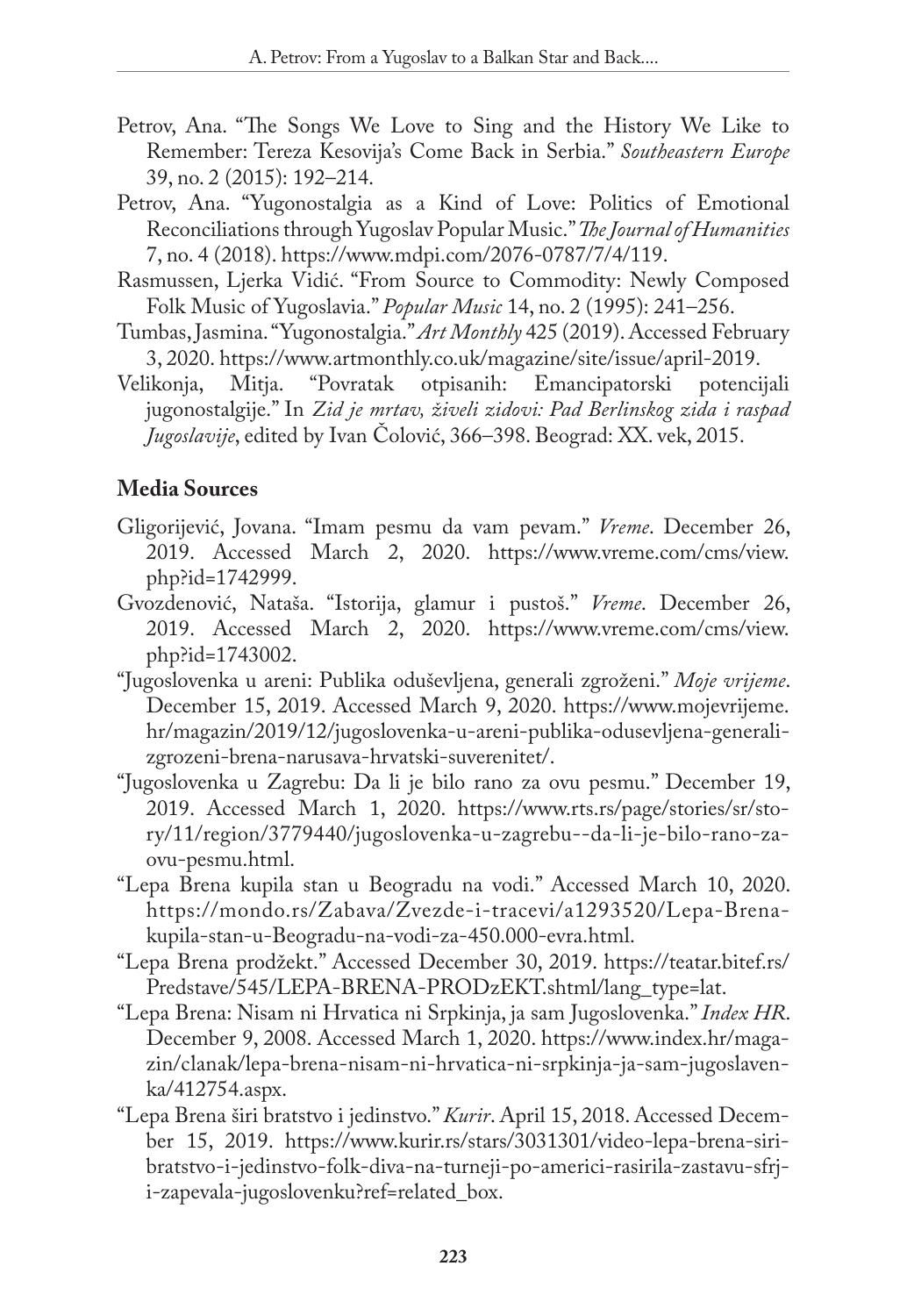- "Lepa Brena u Brčkom 1994. godine." In *Otisak.ba*. Accessed April 10, 2019. [http://www.otisak.ba/index.php?option=com\\_content&view=article&id=](http://www.otisak.ba/index.php?option=com_content&view=article&id=9190:lepa-brena-u-brkom-1994godine-foto&catid=31:bih&Itemid=46) [9190:lepa-brena-u-brkom-1994godine-foto&catid=31:bih&Itemid=46](http://www.otisak.ba/index.php?option=com_content&view=article&id=9190:lepa-brena-u-brkom-1994godine-foto&catid=31:bih&Itemid=46).
- Matić, Đorđe. "Lepa Brena." In *Leksikon Yu mitologije*. Accessed March 1, 2010. [http://www.leksikon-yu-mitologije.net/lepa-brena/.](http://www.leksikon-yu-mitologije.net/lepa-brena/)
- "Slika društva kroz fenomen Lepe Brene." In *N1 info*. Accessed March 10, 2020. [http://rs.n1info.com/Kultura/a551738/Slika-drustva-kroz](http://rs.n1info.com/Kultura/a551738/Slika-drustva-kroz-fenomen-Lepe-Brene.html)[fenomen-Lepe-Brene.html.](http://rs.n1info.com/Kultura/a551738/Slika-drustva-kroz-fenomen-Lepe-Brene.html)